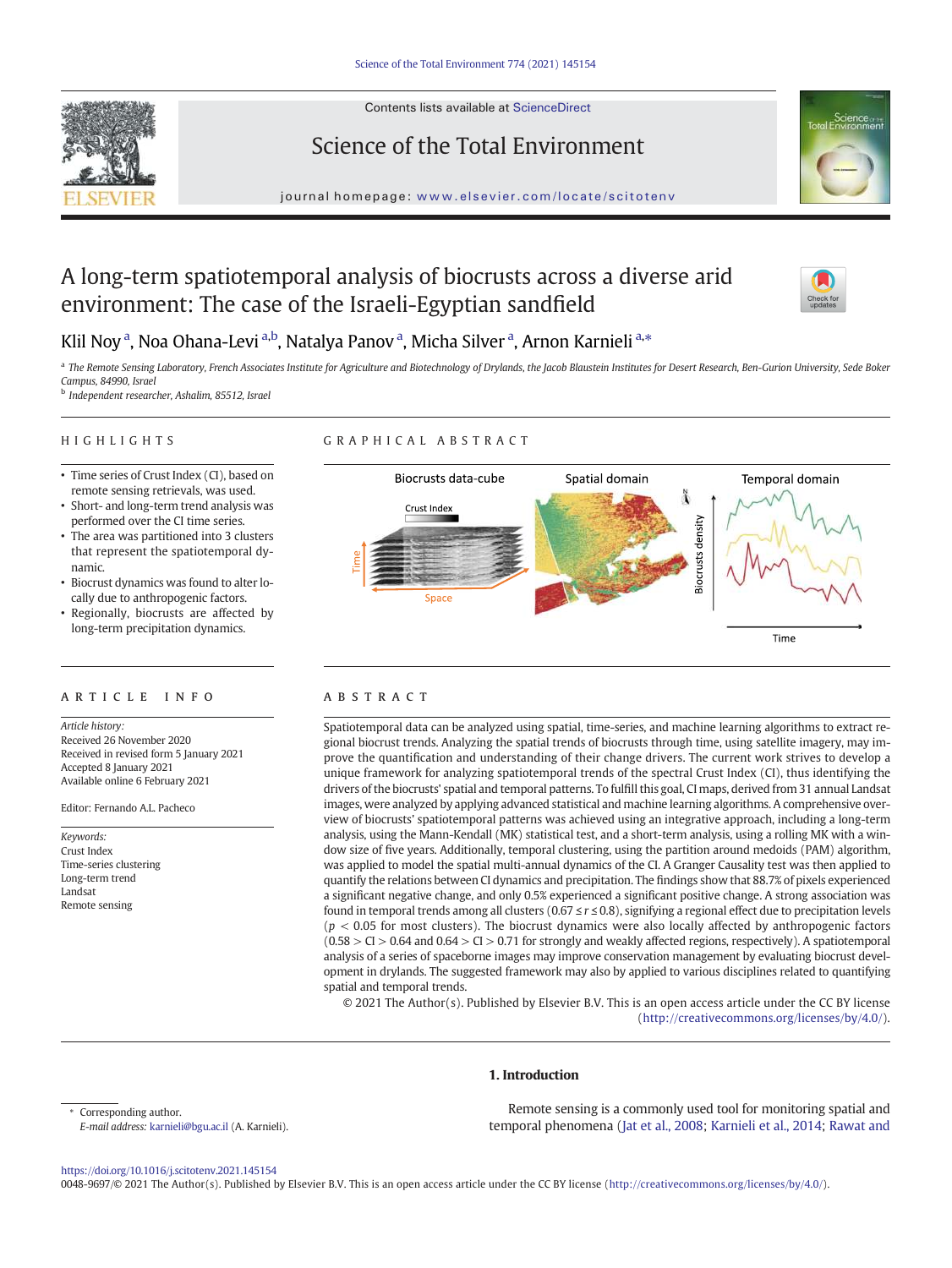<span id="page-1-0"></span>[Kumar, 2015](#page-12-0)). Spatiotemporal data can be analyzed using different procedures, such as spatial and time-series statistics and machine learning algorithms used to define the trends of various types of remote sensing retrievals. Time-series analysis, conducted on a set of images, enables the evaluation of the change within a study area in general, the specific trend of each pixel over the years, and the relative change among pixels ([Burrell et al., 2017;](#page-11-0) [Verbesselt et al., 2010\)](#page-12-0). A set of consecutive satellite images with equal temporal intervals constitutes a time series for each pixel. As the abundance of free satellite images continues to accumulate, the volume of available remote sensing data has substantially increased ([Zhu et al., 2018\)](#page-12-0). Furthermore, the cost of data storage has decreased considerably, and there is constant advancement and higher efficiency in the management strategies of remotely sensed imagery [\(Jing and](#page-11-0) [Tian, 2018\)](#page-11-0). In recent years, there has been a great improvement in computing power, enabling the improvement of modeling algorithms and the application of faster, more accurate time series methods ([Zhu,](#page-12-0) [2017\)](#page-12-0).

The choice of the analysis of the temporal dynamics for each pixel in an image depends on the objectives of the study. Various methods have been documented for analyzing temporal dynamics, including the Mann-Kendall test for monotonic trend ([Hamed and Ramachandra](#page-11-0) [Rao, 1998;](#page-11-0) [Kendall, 1955](#page-11-0); [Mann, 1945](#page-11-0); [Ohana-Levi et al., 2019\)](#page-11-0), change detection ([Bruzzone and Prieto, 2000](#page-11-0); [Bruzzone and Serpico, 1997\)](#page-11-0), Change Vector Analysis (CVA) ([Bayarjargal et al., 2006;](#page-11-0) [Karnieli et al.,](#page-11-0) [2014](#page-11-0); [Zanchetta et al., 2016\)](#page-12-0), Breaks For Additive Seasonal and Trend (BFAST) [\(Dutrieux et al., 2015](#page-11-0); [Permatasari et al., 2016](#page-12-0); [Verbesselt](#page-12-0) [et al., 2010\)](#page-12-0), Residual Trends (RESTREND) ([Burrell et al., 2017](#page-11-0); [Evans](#page-11-0) [and Geerken, 2004](#page-11-0); [Higginbottom and Symeonakis, 2014\)](#page-11-0), and others. Further use of time-series analysis includes time series forecasting in various fields of research and applications.

Quantification of relative trends among pixels within the study domain enables homogeneous groups of pixels to be clustered together while relying on the time series vector of each pixel ([Ohana-Levi et al.,](#page-11-0) [2020\)](#page-11-0). The clusters are determined according to the similarities among the temporal dynamics of the entities ([Aghabozorgi et al.,](#page-11-0) [2015](#page-11-0)). In remote sensing, time series clustering (TSC) algorithms have mainly been applied for defining land-cover types [\(Petitjean et al.,](#page-12-0) [2012;](#page-12-0) [Zhang et al., 2008](#page-12-0); [Zhang et al., 2014\)](#page-12-0). Different studies used the TSC of NDVI images to evaluate the dynamics of regions over time ([Romani et al., 2011;](#page-12-0) [Viovy, 2000](#page-12-0)). TSC has also been used successfully to cluster the temporal data of temperature levels across sea ([Bograd](#page-11-0) [et al., 2005\)](#page-11-0) and land ([Müller-Hansen et al., 2017;](#page-11-0) [Peng et al., 2018\)](#page-12-0).

In the current project, the TSC algorithms are applied to monitoring biocrusts, in a sandy environment across the Israel-Egypt political border. Although the sandfield in the northwestern Negev Desert (Israel) is an extension of the one in northeastern Sinai (Egypt), after the establishment of the State of Israel in 1948, the Negev dunes changed their characteristics, transforming to stabilized dunes, while the Sinai dunes have remained active [\(Karnieli and Tsoar, 1995\)](#page-11-0). This stabilization process is mainly caused by windblown microorganisms, especially cyanobacteria, together with fine particles (i.e., silt and clay) [\(Karnieli](#page-11-0) [et al., 1996](#page-11-0)). Minimal human activity occurs in the Israeli region due to the State of Israel's strict conservation policy and restricted civilian activity in the border vicinity. Conversely, the Egyptian side of the border has experienced anthropogenic pressure due to human activities and overgrazing, resulting in the trampling of the sands and destruction of the fragile crusty topsoil, thus preventing biocrust establishment and enabling dune mobility [\(Kidron, 2016\)](#page-11-0).

Since the biocrusts have lower reflectance values (albedo) than the exposed sand dunes, earth observation imagery depicts a brightness contrast across the border. The Israeli side appears much darker than the Egyptian side [\(Tsoar and Karnieli, 1996](#page-12-0)). The advantage of using satellite imagery lies in generating an extensive temporal range of data that enables spatial and temporal changes to be quantified within a specific scene. Several spectral approaches have been developed to explore the unique spectral reflectance of different types of biocrusts and map biocrusted areas ([Chamizo et al., 2012;](#page-11-0) [Chen et al., 2005;](#page-11-0) [Karnieli,](#page-11-0) [1997](#page-11-0); [Weber et al., 2008](#page-12-0)). One of these approaches relies on the Crust Index (CI) that is based on the normalized difference between the red and blue spectral bands ([Karnieli, 1997\)](#page-11-0). The CI has been used effectively in different locations worldwide. For example, the CI and the Biological Soil Crust Index (BSCI) were applied with the Random Forest (RF) algorithm to identify and map biocrusts using multispectral optical information in the Mu Us Sandy Land in China [\(Chen et al., 2019\)](#page-11-0). Studies used the CI to investigate the distribution of microphytes under wet and dry conditions in inner Mongolia [\(Chen et al., 2020](#page-11-0); [Fang et al.,](#page-11-0) [2015](#page-11-0)). [Paz-Kagan et al. \(2014\)](#page-12-0) used the CI to detect changes in shrubland landscapes in response to drought.

While previous studies focused on monitoring and quantifying the unique contrast around the border [\(Otterman, 1974;](#page-11-0) [Roskin et al.,](#page-12-0) [2012](#page-12-0); [Rozenstein et al., 2016;](#page-12-0) [Tsoar and Karnieli, 1996\)](#page-12-0), none focused on the spatial and temporal trends over the years. Investigating the changes in biocrusts, both in time and in space, is essential for understanding ecosystem processes, such as soil stabilization and water cycles, that may respond to climate-change-induced processes in drylands [\(Panigada et al., 2019;](#page-12-0) [Reed et al., 2016](#page-12-0)). Quantification of the space-time dynamics of the CI strongly relies on powerful, complex methods and data mining tools. These methods can improve the CI analysis and highlight specific characteristics of spatial trends through time, thus identifying the drivers of change in biocrusts and the spatial and temporal patterns of their effects.

The current work strives to develop a unique framework for analyzing CI spatiotemporal trends based on a time series of Landsat imagery. The suggested approach may assist in detecting the environmental, climatic, and anthropogenic factors causing the spatially diverse longterm trends, their rates, magnitudes, and directions of change. To explore these factors, three objectives were defined: (1) to explore the long-term dynamics of the CI in the study area; (2) to explore the short-term dynamics of the CI in the study area; (3) to partition the study area into different groups based on the similarities in temporal patterns.

The following sections illustrate the methodology that comprises a description of the dataset used in the study. These sections include long- and short-term temporal analyses of the CI, a clustering algorithm applied over the series of CI images, and a quantification of the temporal relationship between the CI and precipitation across the study site. The [Results](#page-4-0) section reports the findings of the analyses mentioned above, followed by their interpretation in the [Discussion](#page-8-0) section. Lastly, a [Conclusion](#page-10-0) section summarizes and clarifies the principal issues raised by this study.

#### 2. Methodology

#### *2.1. Study area*

The selected study area is located in the vicinity of the border between northeastern Sinai (Egypt) and the northwestern Negev Desert (Israel), centered at 31.037059°N 34.460345°E ([Fig. 1a](#page-2-0)). The area is composed only of the dunefield, while other land cover types, such as agricultural plots, gravelly valleys, and settlements, are masked out ([Fig. 1b](#page-2-0)). The domain on the Israeli side of the border includes a military training area in the northeast ([Fig. 1](#page-2-0)b). The study area is characterized by an arid climate and a precipitation gradient of mean annual amounts that range from 80 mm in the south to about 200 mm in the north ([Tsoar and Møller, 1986;](#page-12-0) [Yair, 1990\)](#page-12-0). The sands originated in the Nile Delta and were transported eastward during the Late Pleistocene and the Holocene eras ([Roskin](#page-12-0) [et al., 2011](#page-12-0)). In the past, the Negev and Sinai sections of the dunefield did not differ in their geomorphological, botanical, topographic, or climatic aspects. However, the agreement between the Ottoman and British empires in 1906 resulted in a separation of the dunefield by a political border. Since the establishment of the State of Israel in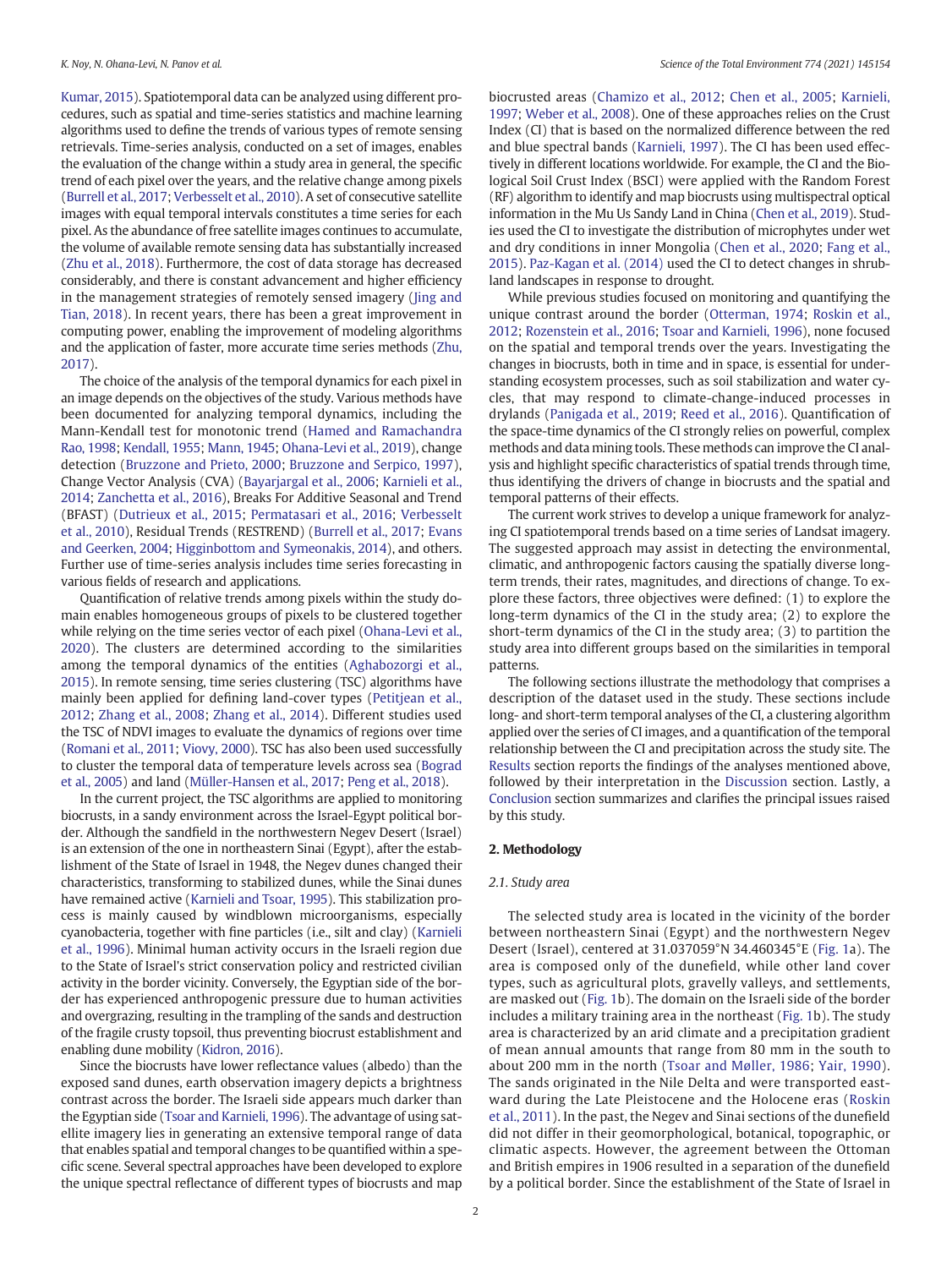<span id="page-2-0"></span>

Fig. 1. (a) Location of the sandfield study area, the dune fields in the northeastern Negev (Israel) and northwestern Sinai (Egypt); (b) delineation of the study area over a Landsat true-color image with the location of meteorological stations, wadis, and a military base around the study area. Specific areas of interest (AOI) within the domain include: military training area (1), grazing area (2), nature reserve and military activity area (3,4), areas of civilian, military, and animal activity (5, 6). (For interpretation of the references to color in this figure legend, the reader is referred to the web version of this article.)

1948, the Negev dunes have changed their characteristics and stabilized, while the Sinai dunes have remained active ([Karnieli and](#page-11-0) [Tsoar, 1995\)](#page-11-0). [Dall'Olmo and Karnieli \(2002\)](#page-11-0) and [Qin et al. \(2006\)](#page-12-0) found that the area west of the border is relatively static, with minimal, if any, temporal changes. There is a clear difference in the reflectance between the two sides of the border, in that the Egyptian side appears much brighter than the Israeli side (Fig. 1b).

Additional effects on the dune stabilization include long-term wet and dry climatic cycles that contribute to the attached cyanobacteria and fine particles, generating widespread biocrust cover over most of the Negev's dunes, particularly along the interdunes and dunes' hillsides. Despite their thin appearance on the surface, a biocrust layer of several mm is enough to protect the sandy dunes from wind erosion ([Eldridge and Leys, 2003](#page-11-0); [Zhang](#page-12-0) [et al., 2006\)](#page-12-0). Different types of microphytes exist along the precipitation gradient of the study area. Mosses, soil lichens, and cyanobacteria are dominant in regions with 200–300 mm (north), 100–200 mm (center), and less than 100 mm (south), respectively ([Karnieli et al., 1996](#page-11-0); [Zaady et al., 2014](#page-12-0)).

#### *2.2. Data collection*

#### *2.2.1. Remote sensing imagery*

A series of Landsat 5 TM (1987–2011) and Landsat 8 OLI (2013–2018) summertime images ([Fig. 2](#page-3-0)) were acquired from the USGS [\(https://earthexplorer.usgs.gov\)](https://earthexplorer.usgs.gov) with a spatial resolution of 30 m, for 31 years between 1987 and 2018, excluding 2012 due to the high presence of cloud cover. The dry season (June to August) was chosen to avoid the reflectance of wet biocrusts, which is very similar to that of vascular vegetation and may cause misinterpretation ([Karnieli, 1997\)](#page-11-0). Radiometric and atmospheric corrections were performed using Atcor3 [\(Richter and Schlapfer, 2019](#page-12-0)), and the images were processed using the ERDAS Imagine software ([https://www.](https://www.hexagongeospatial.com/products/power-portfolio/erdas-imagine) [hexagongeospatial.com/products/power-portfolio/erdas-imagine\)](https://www.hexagongeospatial.com/products/power-portfolio/erdas-imagine).

#### *2.2.2. Meteorological data*

Precipitation data were collected from the Israel Meteorological Service archive and the regional research and development station during the rainy season (October to May) ([Fig. 2](#page-3-0)). Since there are no meteorological stations within the study area, data were compiled from three nearby stations (Fig. 1b).

#### *2.3. Crust Index (CI)*

To understand the temporal trends of the biocrusts within the study area, the CI was calculated for the entire set of images ([Fig. 2](#page-3-0)). The CI is the most effective spectral index to identify and map the presence of biocrusts that contain cyanobacteria. It was established on the fact that cyanobacteria contain phycobilin, a pigment that has higher reflectance in the blue spectral band, in comparison to a sandy substrate ([Karnieli and Sara](#page-11-0)fis, 1996). Hence, the spectral index is based on the normalized difference between the reflectance of the red and blue spectral regions [\(Karnieli, 1997](#page-11-0)):

$$
CI = 1 - \frac{\rho Red - \rho Blue}{\rho Red + \rho Blue}
$$
\n(1)

where ρ*Red* and ρ*Blue* are the reflectance values in the red and blue spectral bands, respectively. The CI values range between 0 and 2 and, more frequently, between 0 and 1. Higher CI values are associated with higher levels of biocrust density. The CI is suitable for characterizing the biocrusts in the study domain since they are mainly composed of cyanobacteria ([Karnieli et al., 1996;](#page-11-0) [Zaady et al., 2014\)](#page-12-0).

#### *2.4. Long-term trend analysis*

To achieve the first specific objective and quantify long-terms trends to establish which areas went through a significant positive or significant negative temporal change in CI values over 31 years, a Mann-Kendall (MK) trend test was applied to each pixel in the study area [\(Fig. 2\)](#page-3-0).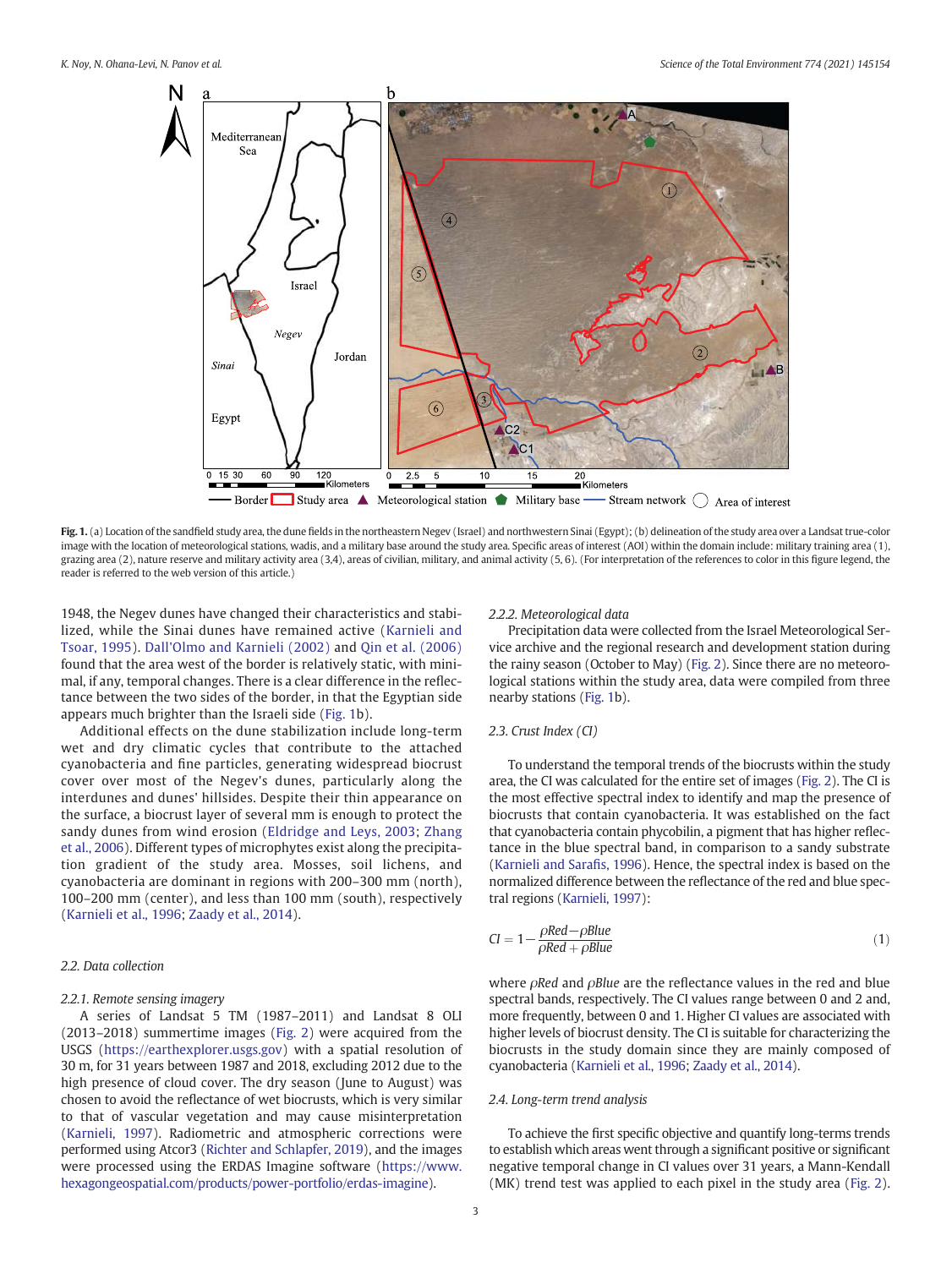<span id="page-3-0"></span>

Fig. 2. Flowchart of the study methods. The colors highlight the different stages of the project as subsectioned in the [Methodology](#page-1-0) and [Results](#page-4-0). (For interpretation of the references to color in this figure legend, the reader is referred to the web version of this article.)

The MK is a common non-parametric trend test that ranks the magnitude and direction of the trend of a variable over time ([Mann, 1945](#page-11-0); [Kendall, 1955\)](#page-11-0). This statistical test considers the rank of the observed values and their position in the time series ([Hamed and Ramachandra](#page-11-0) [Rao, 1998](#page-11-0)). In the current case, the MK test was performed for each vector of one pixel based on its 31 values (31 years) of the CI, such that each pixel resulted in a *Z*-score following a normal distribution; thus, the significance and direction of change could be obtained. The processing of the CI data cube was performed using the '*stars*' package in R ([Pebesma, 2020](#page-12-0)). The MK was calculated using the R package '*trend*' ([Pohlert, 2020\)](#page-12-0), and the images were processed using the '*raster*' package in R ([Hijmans, 2020](#page-11-0)). To plot the *Z*-scores for each pixel in space, the R package '*RStoolbox*' was used ([Leutner et al., 2019](#page-11-0)). Visualization was enabled using the R packages '*ggspatial*' [\(Dunnington, 2020\)](#page-11-0) and '*ggplot2*' [\(Wickham, 2016\)](#page-12-0). In order to visualize the level of significance and the direction of change for each pixel, reclassification of the Zscores was implemented, and the levels of significance were arranged into seven classes. The levels include significant negative changes at  $\alpha = 0.01$ ,  $\alpha = 0.05$ , and  $\alpha = 0.1$ , significant positive changes at  $\alpha =$ 0.01,  $\alpha = 0.05$ , and  $\alpha = 0.1$ , and no significant change. To evaluate the distribution of significance levels, a histogram was generated, taking the  $log_{10}$  of the frequency of each significance level.

### *2.5. Short-term trend analysis*

To fulfill the second objective, analyzing the short-term trend for a vector of each pixel in the study site, a calculation of MK was performed over a moving window of five years, resulting in a total of 27 windows, thus providing a rolling statistic (Z-score) over time. This approach was used to achieve temporal trends for short intervals. For each window, the MK test was calculated, resulting in a Z-score, signifying the magnitude of change, its significance level, and the direction (positive or negative) during each sub-period of five years (Fig. 2). This analysis was applied using the R package '*trend*' ([Pohlert, 2020\)](#page-12-0). The rolling MK test enabled periodic evaluation of the temporal trend, such as increased crust development during certain time intervals in specific locations, compared to different extents of decrease. With the Z-score result for each pixel over the 27 temporal windows, four different maps were produced to illustrate the spatial and temporal trends. The first and second maps present the maximum and minimum values of significant Zscores for each pixel over time, respectively. In addition, the third and fourth maps provide, at the pixel level, the window for which the maximum and minimum Z-score values were received, respectively. The maps were generated using the R package '*stars*' [\(Pebesma, 2020](#page-12-0)) for managing the array of raster layers and '*ggR*' [\(Leutner et al., 2019](#page-11-0)) for visualization.

# *2.6. Temporal clustering*

To achieve the third objective and gain a deeper understanding of the spatiotemporal dynamics over 31 years across different regions (within the study area) and to analyze the factors that led to a change, temporal clustering of the CI time series was performed (Fig. 2). A temporal clustering analysis can be performed using various mathematical methods in an attempt to detect similar items in a dataset and group them together [\(Romesburg, 2004](#page-12-0)). The dataset in the study area included 31 images with more than 1.5 million pixels in each image, making the temporal clustering process computationally intensive. In order to perform a cluster analysis on the CI values over time using efficient computational resources, 10,083 points in space were randomly sampled from the entire set of pixels within the study area, corresponding to a confidence level of 95% and a confidence interval of one. The multi-annual CI values were then extracted for each sampled pixel, resulting in a temporal vector of CI values.

To partition certain pixels into similar groups, there was a need to quantify similarities and dissimilarities among sampled pixels. The distance matrix provides a dissimilarity (distance) measure for each pair of sampled pixels and the clustering relies on these distances, while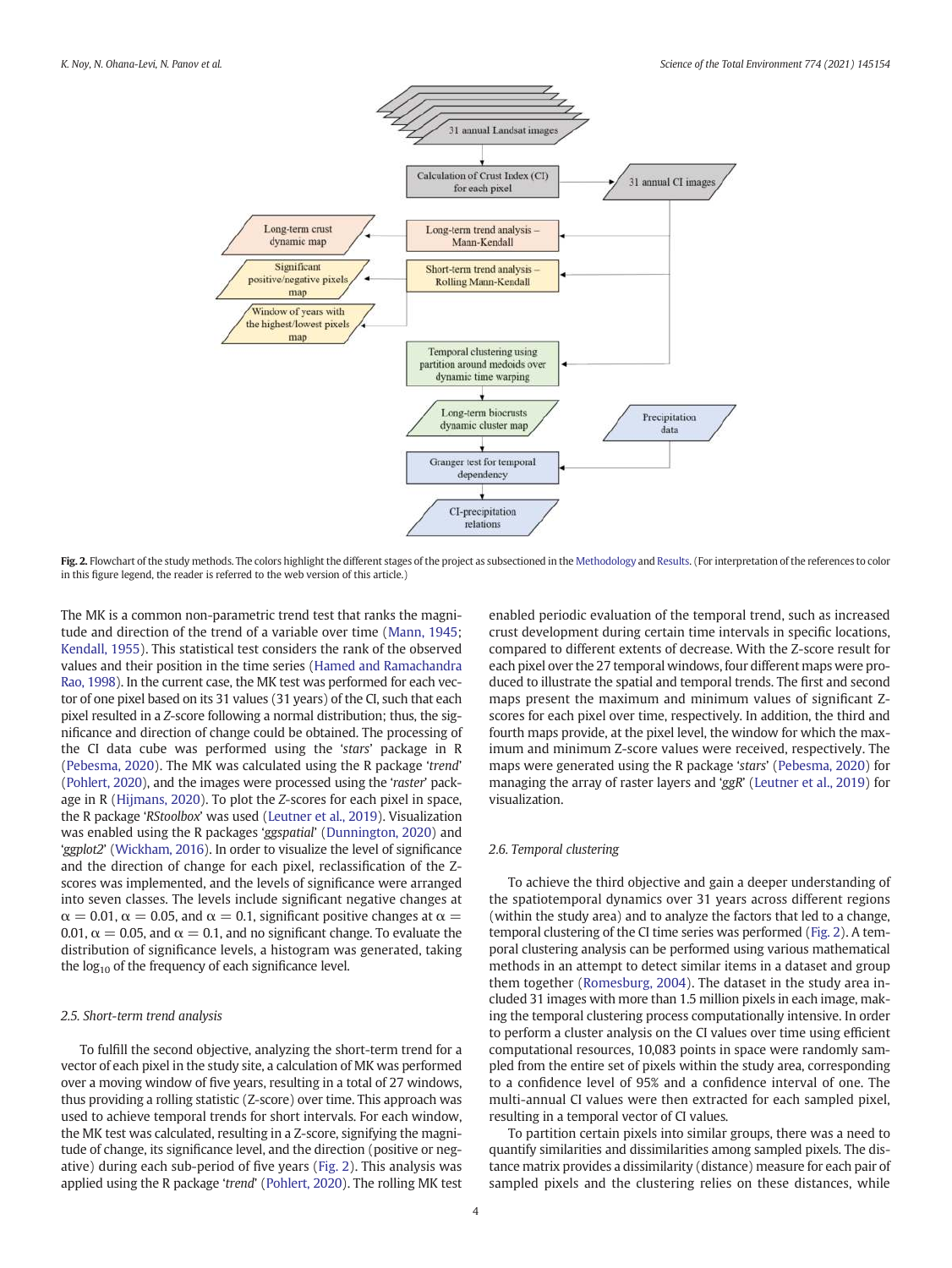<span id="page-4-0"></span>sampled pixels with smaller distances are assigned to the same cluster. A distance matrix was computed for the CI values for each pair of sampled pixels using dynamic time warping (DTW) ([Berndt and Clifford,](#page-11-0) [1994](#page-11-0)). DTW is a technique designed to find an optimal conformation between two given time series and is used for time deformation of different patterns. The technique uses dynamic programming to align two time series vectors of a specific segment in time so that the distance measure is minimized. The pattern detection of the first time series needs to contain instances from the second time series [\(Berndt and](#page-11-0) [Clifford, 1994](#page-11-0)). The DTW technique was implemented using the '*dtwclust*' R package ([Sarda-Espinosa, 2019](#page-12-0)).

By clustering pixels with high levels of similarities through time, different spatial patterns of temporal characteristics in the study area can be revealed. The partition around the medoids (PAM) algorithm was used for clustering. This technique assigns a representative object, or medoid, for each cluster. This means that each cluster may be expressed by a pixel that is most similar to all other members of the cluster over time ([Kaufman and Rousseeuw, 2009\)](#page-11-0), namely a cluster center. PAM was applied to the sample size (10,083 pixels), using the '*cluster*' package [\(Maechler et al., 2019\)](#page-11-0).

The optimal number of clusters, *C*, was selected based on the highest average silhouette width (ASW) value after examining a range of 3 ≤ *C* ≤ 8 clusters. The ASW indicates how "natural" the clustering is, meaning that the sampled pixels within the cluster are similar to each other, whereas there are fewer similarities between the clusters ([Kaufman and Rousseeuw, 2009](#page-11-0)). The dissimilarity index was used to assess the goodness of the clustering model. The R package '*clusterCrit*' ([Desgraupes, 2018](#page-11-0)) was used to compute the ASW.

The following step assigned the entire set of pixels in the study area to their respective clusters, by applying the RF classifier. RF is a machine learning algorithm that is implemented for regression and classification problems; it classifies each node using the best split among a group of randomly chosen predictors, which are the training samples [\(Liaw and](#page-11-0) [Wiener, 2002](#page-11-0); [Pal, 2005](#page-12-0)). The RF classifier involves a set of treestructured classifiers, where every decision tree continues to grow through random training points until it reaches the number of trees that were predefined ([Breiman, 2001](#page-11-0); [Chen et al., 2019](#page-11-0); [Liaw and](#page-11-0) [Wiener, 2002\)](#page-11-0). The RF classification was conducted using the R package '*randomForest*' [\(Liaw and Wiener, 2002](#page-11-0)).

In order to evaluate the performance of the RF classification, the sampled pixels used for the PAM algorithm (10,083) were used as training data. An additional testing set (4217) of sampling points was randomly selected from the remaining study area. The performance of the RF model was evaluated using the confusion matrix-based measures' overall accuracy and the Kappa coefficient. The training procedure was evaluated using an estimated error rate. To analyze the changes in space over time, a cluster map was created, using the '*RStoolbox*' package in R ([Leutner et al., 2019](#page-11-0)), presenting groups of pixels in which the CI values changed similarly over 31 years. The trend of each cluster over time was illustrated using the values of the cluster centers. The plots were produced using the R package '*ggplot2*' ([Wickham, 2016](#page-12-0)). In order to present differences between the clusters, the mean, standard deviation (SD), and coefficient of variation (CV) were calculated for each cluster. All cluster centers were evaluated in order to avoid temporal autocorrelation, to ensure that parametric tests may be applied. Correlations were calculated for every paired cluster center to assess the association between them over time. A *t*test was applied for all paired combinations of cluster centers in order to verify significant differences between the cluster center means. The Kolmogorov-Smirnov [\(Lilliefors, 1967](#page-11-0)) test between all paired cluster centers was used to check the similarity between distributions.

# *2.7. Biocrust response to rainfall*

Relations between the different CI cluster trends and precipitation levels were investigated using the Granger Causality test ([Diks and](#page-11-0) [Panchenko, 2006](#page-11-0); [Granger, 1969\)](#page-11-0) [\(Fig. 2\)](#page-3-0). The Granger Causality test finds the relationship between two time series when one precedes the other. The null hypothesis is that one time series is not related to the other time series and the relation is random [\(Granger, 1969](#page-11-0)). The time series of yearly rainfall was monitored by three meteorological stations, as specified in [Subsection 2.2.2](#page-2-0) ([Fig. 1](#page-2-0)). The yearly precipitation amounts were acquired for the winter period in Israel. The time series of both the multi-annual rainfall and the CI cluster centers were smoothed using the non-parametric local regression (LOESS) algorithm, with 0.4 as the degree of smoothing [\(Kneip et al., 2000](#page-11-0); [Zhang and Liu,](#page-12-0) [2006\)](#page-12-0). Then, the smoothed curves of rainfall and CI values were normalized in order to set the curves to the same scale using the empirical cumulative distribution function (ECDF). The smoothing and normalization were conducted using R [\(R Core Team, 2020\)](#page-12-0). The Granger Causality test was applied to every combination of the three cluster centers with the time series acquired from the three different stations.

## 3. Results

## *3.1. Time series visualization of the Crust Index*

The CI time series is presented as a simple mapping of all 31 yearly images of the study area, including only the sandfields [\(Fig. 3](#page-5-0)). The CI values in the study area ranged between 0.5 in areas with low biocrust levels and up to 0.8 in areas with high biocrust density. The contrast between the Israeli and Egyptian sides of the border over the years is constant through time. The area on the Israeli side closest to the border, area of interest (AOI) 4, consisted of the highest CI values in most years. Distinct gradients were found, decreasing from north to south and west to east. Finally, an overall decrease in the CI values over time may be visualized, as there are more pixels with low CI values (red) and fewer pixels with high CI values (blue), over time.

# *3.2. Long-term trend analysis*

The direction and magnitude of change in the CI that each pixel experienced over 31 years (1987–2018) within the study area was analyzed using the MK trend test. To illustrate the direction, magnitude, and significance of the trend, a *Z*-score map ([Fig. 4a](#page-5-0)) and a complementary histogram ([Fig. 4b](#page-5-0)) were generated. The thematic map presents the level of significance of the temporal trend for each pixel in space over time. The map that was generated, based on the MK trend test calculated for each pixel, determined that the areas with the highest percentage of pixels that experienced no significant change were located on the Israeli side. These were grouped in two visible sites in the northwestern (AOI 4) and southwestern (AOI 3) regions of the Israeli side of the border. Some patches of non-significant change were also dispersed in the eastern region of the study area (AOIs 1 and 2). The areas that experienced a positive change in CI values were spread around the study area in small patches, on both sides of the border. Positively changed CI pixels were also visible in the area near AOI 3. There was a notable general decrease in CI levels in the study area, as seen in [Fig. 4](#page-5-0)a, while a large portion of the region experienced significant negative longterm change. The histogram presents the  $log_{10}$  of the frequency of the pixels in the study area for each level of significance; while 88.7% of the pixels experienced significant negative changes ( $\alpha \leq 0.1$ ), 10.8% showed no change, and 0.5% experienced significant positive changes.

#### *3.3. Short-term trend analysis*

Since the long-term analysis presented an overall decrease in the study area, a complementary analysis was conducted to highlight short-term trends. The MK calculation of the CI vector for each pixel was performed using a moving window of five years, resulting in a total of 27 windows, thus providing a rolling statistic over time. A *Z*-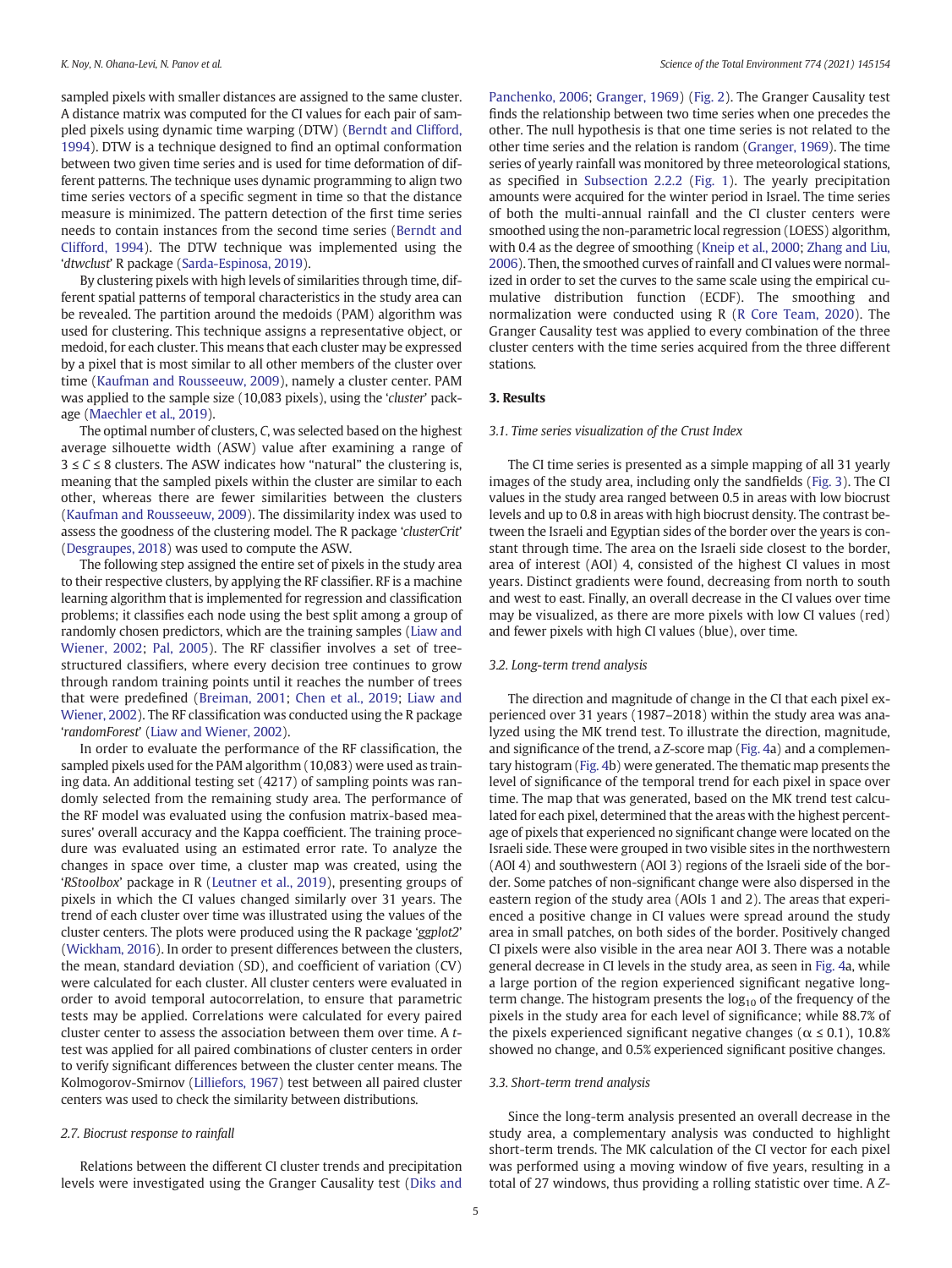<span id="page-5-0"></span>

Fig. 3. Time series of masked Crust Index (CI) maps. High CI values are presented in blue, and low CI values are presented in red. (For interpretation of the references to color in this figure legend, the reader is referred to the web version of this article.)

score was calculated for each window, signifying the magnitude of the change, its significance level, and direction (positive or negative). [Fig. 5](#page-6-0) shows the Z-score map for each five-year window. Until the window of 1999–2003, most pixels were characterized by a positive change. Then, between the windows of 2000–2004 and 2009–2014, most of the region experienced a negative change in the CI. The window of 2010–2015 shows mostly a no-change/positive trend again until the end of the study period.



Fig. 4. (a) The level and direction of significance for each pixel over time, following the Mann-Kendall trend test; (b) histogram of the frequency (log10) of the pixels for each level of significance shown in map a.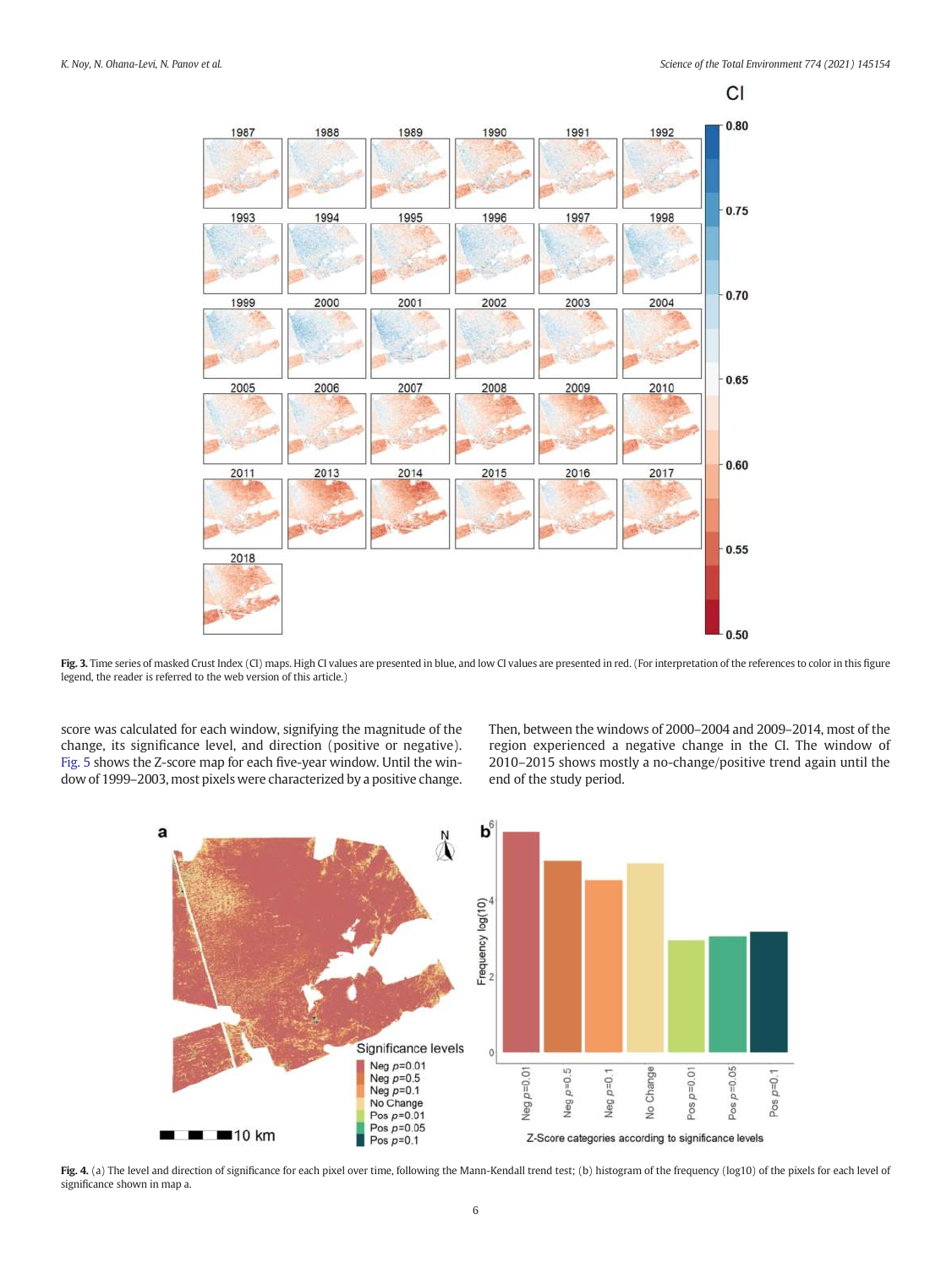<span id="page-6-0"></span>

Fig. 5. Z-score maps based on the Mann-Kendall trend test of Crust Index values. Each map represents a window of five years. Reddish color represents negative changes, while greenish represents positive changes. (For interpretation of the references to color in this figure legend, the reader is referred to the web version of this article.)

Figs. 6 and 7 show extreme (minimum and maximum) levels of change on the two sides of the border and a general shift in trend from east to west. Significant positive and negative changes in the MK test can be visualized with maps that represent the significant lowest

and highest Z-score levels for each pixel over 27 windows (Fig. 6). The highest and lowest Z-score values from the five-year windows were assigned to each pixel, while only the significant values are presented in the maps (both positive and negative). Fig. 6a depicts the highest Z-

![](_page_6_Figure_6.jpeg)

Fig. 6. Z-score maps based on a five-year window rolling Mann-Kendall trend test of the Crust Index: (a) significant positive Z-score received out of all short-term trend windows during the time period (1987-2018) for each pixel; (b) significant negative Z-score received for each pixel. White pixels represent insignificant (positive and negative in panels a and b, respectively) values.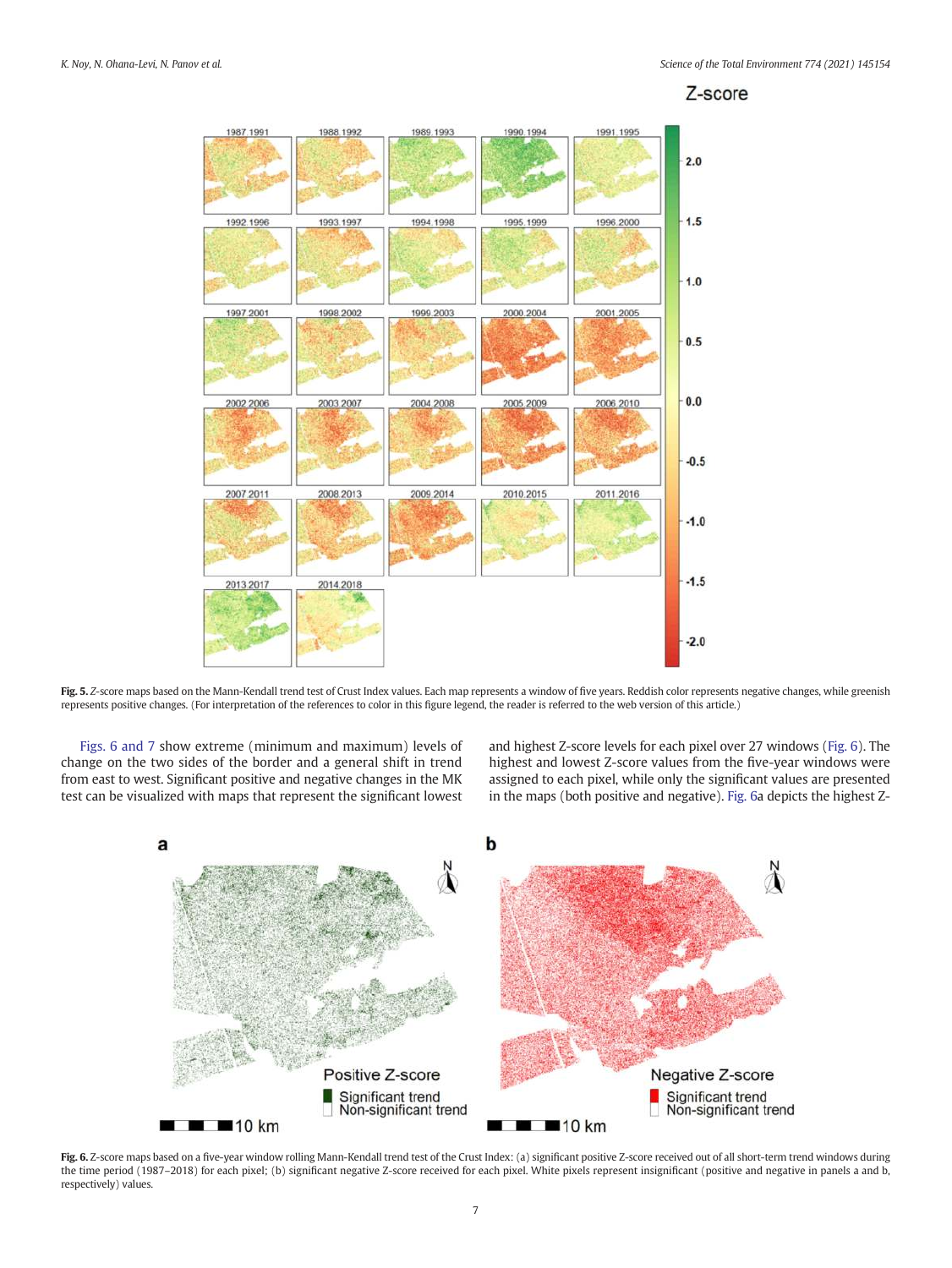<span id="page-7-0"></span>![](_page_7_Figure_2.jpeg)

Fig. 7. Z-score maps illustrating the five-year windows of extreme changes in the Crust Index, quantified using the Mann-Kendall trend test for (a) maximum Z-score values; and (b) minimum Z-score values. Blue represents earlier years, while red represents later years in the study's timeframe. The year labels stand for the first year of the five-year window. (For interpretation of the references to color in this figure legend, the reader is referred to the web version of this article.)

score per pixel and signifies the maximum change during all short-term trend windows. Significant changes are shown in the northeast (AOI 1) and northwest (AOI 4) regions of the study area, resulting in a north to south gradient. Positive significant Z-score pixels also characterize the southwestern area next to the border in Israel (AOI 2). In [Fig. 6b](#page-6-0), which presents the lowest significant lowest Z-score value per pixel, there is a stronger level of homogeneity throughout the study area. However, in the central region of the study area, there is a high density of pixels that experienced a strong significant negative change.

To understand the window of years during which the strongest negative and positive trends occurred, two maps were generated (Fig. 7). Fig. 7a represents, for each pixel, the window of years for which the highest Z-score values were computed, while Fig. 7b depicts the years of the lowest Z-score values. High levels of positive change characterized the early years in our study period, while high levels of negative change were determined in the later years. In Fig. 7a, many positive Zscored pixels were defined in the far eastern part (AOI 1) during the late years of the study's timeframe. In general, there were mainly positive changes during the 1980s and the 1990s. On the Israeli side, more areas experienced various degrees of positive change from 2005 to

2018, especially closer to the border. Some late positive changes were observed on the Egyptian side, close to the border (east to AOI 5). Fig. 7b represents the window of years consisting of the lowest Z-score value for each pixel and shows some contrast between the western and eastern sides of the study area. The blue color represents negative change during the late 1980s, while the Israeli side is characterized by negative change later in time, between 2000 and 2010.

### *3.4. Temporal clustering*

To analyze the changes in space over time, a temporal cluster analysis was performed considering a temporal vector of CI values for each pixel in the study area. Fig. 8 represents groups of pixels within which CI values changed similarly over 31 years. The clustering of the area can highlight both spatial (Fig. 8a) and temporal (Fig. 8b) information that can lead to a better understanding of the environmental and anthropogenic factors causing the diverse long-term trends of change. The optimal number of clusters was three, selected according to the highest ASW value ( $ASW = 0.33$ ). The ASW values for the three clusters were 0.30, 0.37, and 0.38 for Clusters 1, 2, and 3, respectively. The

![](_page_7_Figure_9.jpeg)

Fig. 8. Cluster analysis of the Crust Index time series: (a) cluster map divided into three different clusters, each representing different trends of the Crust Index through time; and (b) time series of the corresponding cluster centers (medoids of each cluster).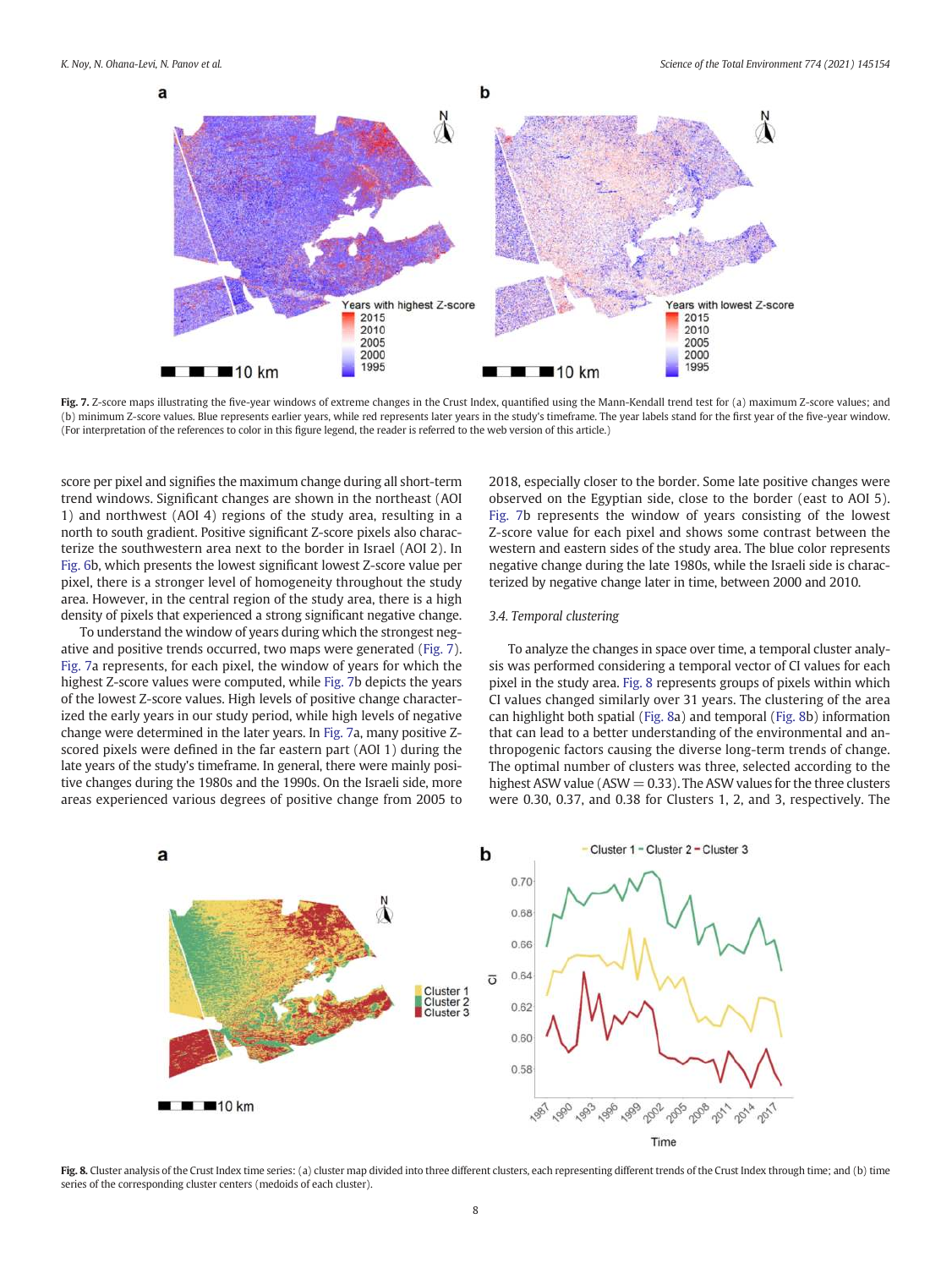#### <span id="page-8-0"></span>Table 1

Confusion matrix for the training set after applying the Random Forest model.

| Reference/prediction          | Training samples<br>Cluster 1 | Training samples<br>Cluster 2 | Training samples<br>Cluster 3 | Class error |
|-------------------------------|-------------------------------|-------------------------------|-------------------------------|-------------|
| Training samples<br>Cluster 1 | 4918                          | 72                            | 85                            | 0.030       |
| Training samples<br>Cluster 2 | 97                            | 2321                          |                               | 0.040       |
| Training samples<br>Cluster 3 | 153                           |                               | 2437                          | 0.059       |

training set of the RF model had an estimated error rate of 4.04%, the overall accuracy of the RF classifier using the test set was 0.96, and the Kappa coefficient was 0.93. The confusion matrix of the RF classification is presented in Tables 1 and 2. It appears that pixels from Cluster 2 were not assigned to Cluster 3, and pixels from Cluster 3 were not assigned to Cluster 2, both in the training samples and the test samples. In contrast, Cluster 1 did include pixels from Clusters 2 and 3. This means that Cluster 3 was the best classified, and Cluster 1 was the worst classified.

[Fig. 8](#page-7-0) presents the dynamics of the three clusters in space and time. In terms of the spatial trend ([Fig. 8](#page-7-0)a), there was an evidential difference between the two sides of the border and the western and eastern parts of the Israeli side. Also, there was a substantial difference between the northern area of interest (AOI 5, [Fig. 1\)](#page-2-0) and the southern (AOI 6) parts of the study site on the Egyptian side. The CI values in the northern part were assigned to Cluster 1, while the south was characterized by CI values assigned to Cluster 3. On the Israeli side of the border, the spatial patterns of the CI's temporal dynamics are mixed. The northernmost (AOI 4) and southernmost (AOI 3) regions that are closer to the border are characterized by the highest values over the years. In the northeast, the area near the military training base ([Fig. 1\)](#page-2-0) is attributed to Cluster 3. To a lesser extent, there were areas on the Egyptian side of the border that also consisted of a higher CI value (Cluster 2). A time series of each cluster center is presented in [Fig. 8b](#page-7-0). The three cluster centers have similar decreasing patterns through time, but their fluctuation patterns differ, as well as their CI levels. Cluster 1 consists of moderate CI values, ranging from 0.60–0.67. The CI values of the areas assigned to this cluster showed an overall increase until 2000 and then slowly decreased until an upward trend began in 2015. Cluster 2 was characterized by the highest CI values (0.64–0.71). The CI values of the regions assigned to Cluster 2 remained the highest over the years and started to decrease in 2002. Cluster 3 had the lowest CI values, ranging from 0.58–0.64. The regions assigned to Cluster 3 experienced a moderate increase in CI levels until 2000 and then showed a drastic decrease, with constant low values since then.

For each cluster, the mean, SD, and CV were calculated and are presented in [Table 3.](#page-9-0) The highest mean CI value was for Cluster 2, followed by Clusters 1 and 3. The SD and CV of all the clusters were similar. Several statistical tests were performed to distinguish between the temporal dynamics of the different clusters. The interactions between the three different cluster centers are summarized in [Fig. 9](#page-9-0), including a correlation coefficient (*r*) between each pair of cluster centers, a *t*-test, and the Kolmogorov-Smirnov test (D). High correlation was found between the cluster centers of Clusters 1 and 2 ( $r = 0.80$ ). The correlation between the centers of Clusters 1 and 3 ( $r = 0.79$ ) was slightly smaller than the correlation between the centers of Clusters 1 and 2, and the correlation between Clusters 2 and 3 was the lowest ( $r = 0.67$ ). All cluster centers had significantly different CI means, as well as distinct distributions.

#### *3.5. Biocrust response to rainfall*

The relations between the three smoothed and normalized cluster centers and the smoothed and normalized multi-annual precipitation were quantified using the Granger Causality test. The highest responses of the cluster centers' CI values to the multi-annual rainfall amounts were found for a lag of one year. A significant response was found between the yearly rainfall in meteorological station B and all the clusters' centers [\(Table 4\)](#page-9-0). Cluster centers 1 and 3 had significant relations with the rainfall measured in meteorological station C, while cluster center 3 had a significant response to the rainfall in meteorological station A through time.

# 4. Discussion

In this study, we evaluated the CI trend through time between 1987 and 2018, across the area surrounding the border between Israel and Egypt. Local changes and spatial patterns of temporal dynamics were detected using various statistical models. Different regions in the study area experienced different CI trends over time due to anthropogenic and climatic factors. While investigating the long-term trend, a noticeable decrease in the CI levels over most of the area was found, with 88.7% of pixels experiencing a significant negative change and only 0.5% experiencing a significant positive change [\(Fig. 4\)](#page-5-0). The ability to divide the period of 31 years into 27 rolling windows of five years enabled the areas that experienced significant change during a narrow time window to be highlighted. The division into smaller sections of time may assist in defining the different changes and their contributing factors. Combining statistical methods of analyzing the CI, over the long term, short term, and clustering over time, may highlight trends during various time frames, as well as helping to compare the temporal dynamics throughout the area. For instance, the military training area (AOI 1) is assigned to Cluster 3 and has low CI values across time [\(Fig. 8](#page-7-0)), but it has shown a strong positive trend since 2011 [\(Fig. 7](#page-7-0)a). The increase in CI values in the later years on the Egyptian side is also visible in the

#### Table 2

Confusion matrix for the test set after applying the Random Forest model.

| Reference/prediction      | Test samples<br>Cluster 1 | Test samples<br>Cluster 2 | Test samples<br>Cluster 3 | Class error |
|---------------------------|---------------------------|---------------------------|---------------------------|-------------|
| Test samples<br>Cluster 1 | 2067                      | 56                        | 58                        | 5.22        |
| Test samples<br>Cluster 2 | 29                        | 941                       |                           | 2.98        |
| Test samples<br>Cluster 3 | 38                        | 0                         | 1028                      | 3.56        |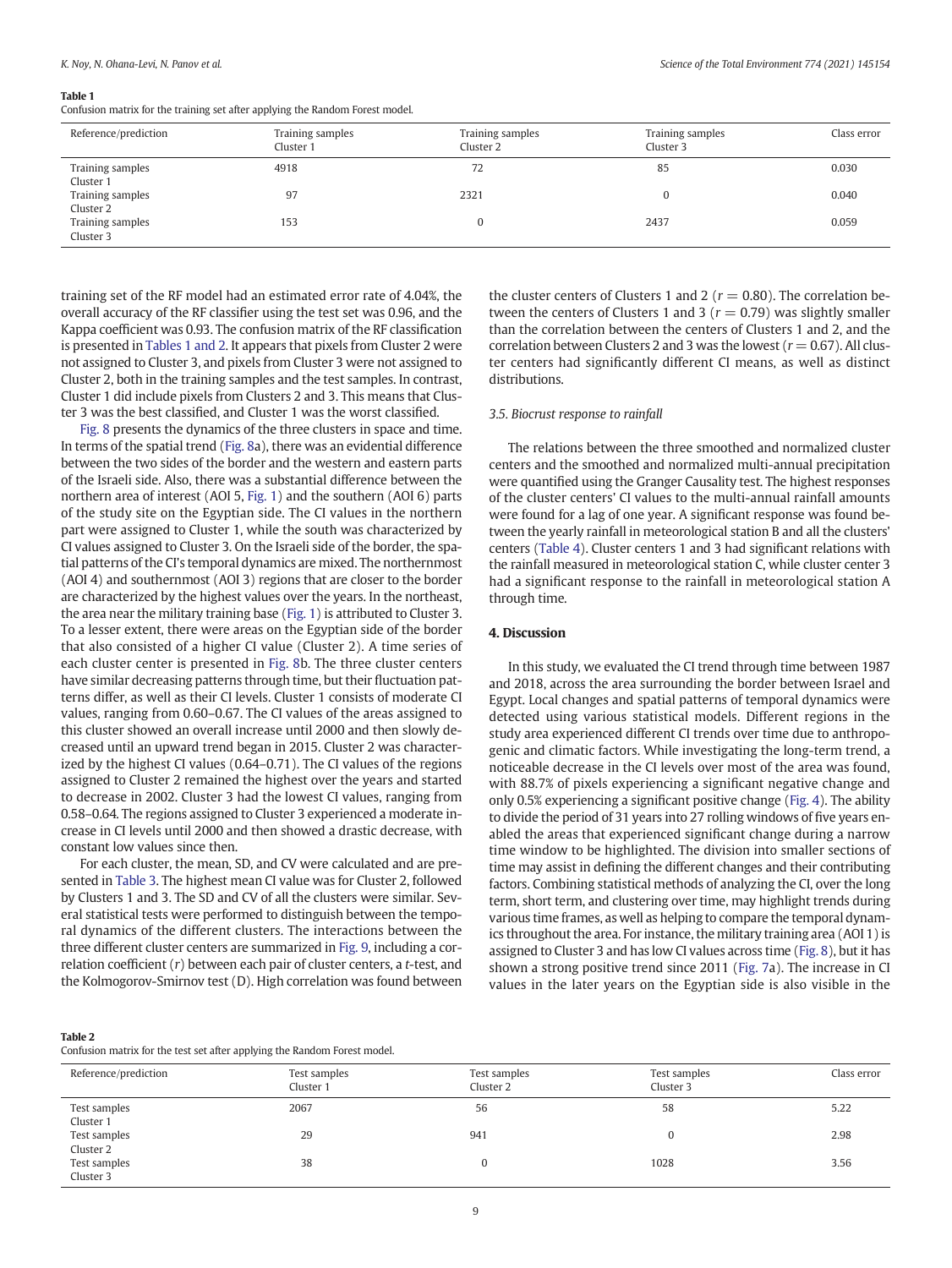#### <span id="page-9-0"></span>Table 3

Descriptive statistics for each cluster, including the mean, standard deviation (SD), and coefficient of variation (CV).

| Descriptive statistic    | Cluster 1 | Cluster <sub>2</sub> | Cluster 3 |
|--------------------------|-----------|----------------------|-----------|
| Mean                     | 0.63      | 0.67                 | 0.59      |
| <b>SD</b>                | 0.018     | 0.017                | 0.018     |
| Coefficient of variation | 0.028     | 0.025                | 0.030     |

short-term analysis [\(Figs. 6, 7](#page-6-0)) but does not appear in the long-term analysis. The easternmost side of the study site (AOI 1) and the southwestern part of the Egyptian side (AOI 6) were characterized by significantly lower CI values than other regions in the study area [\(Figs. 8, 9](#page-7-0)). In the eastern part of the study area, the continuous decreasing trend in the CI ([Fig. 5](#page-6-0)) was due to the effects of military training activities. These military activities prevent biocrust establishment and lead to soil degradation [\(Zaady et al., 2016\)](#page-12-0). Military training involves vehicle maneuvers that increase the percentage of bare soil and delay cyanobacterial recovery. The effects of military activities on the ecological system, in general, and on biocrusts, specifically, through time have been documented in a few studies ([Belnap and Warren, 2002](#page-11-0); [Prosser](#page-12-0) [et al., 2000;](#page-12-0) [Zaady et al., 2016](#page-12-0)), showing that maneuvering of land vehicles has a severe impact on the biocrusts. In recent years, there were some positive changes in CI levels [\(Figs. 5, 7a](#page-6-0)) due to fewer off-road vehicles ([Johnson et al., 2009](#page-11-0); [Solescu, 2020](#page-12-0)), causing less disruption to the surrounding area. The clear difference between the two sides of the border during the entire time period examined was most likely due to trampling by humans and farm animals on existing crust and the prevention of new crust accumulation across the southern Egyptian side [\(Karnieli and Tsoar, 1995;](#page-11-0) [Kidron, 2016](#page-11-0)). In contrast, the protection policy on the Israeli side presented an opportunity for biocrusts to be established and continue developing [\(Karnieli and](#page-11-0) [Tsoar, 1995\)](#page-11-0). In recent years, since 2013, when a barrier between Israel and Egypt was constructed [\(Vallet, 2016\)](#page-12-0), biocrust development around the border has increased on both the Israeli side and the Egyptian side [\(Figs. 4](#page-5-0)a, [7a](#page-7-0)). The area on the Israeli side closest to the border (AOI 4) consisted of significantly higher CI values than other regions of the study area during most of the years [\(Figs. 8, 9](#page-7-0)), due to limited anthropogenic activities and protection of this region by the Israel Nature

![](_page_9_Figure_5.jpeg)

Fig. 9. Summary of the statistical differences between all pairs of cluster centers of the three clusters, including correlation (r), *t*-test (t) and the Kolmogorov-Smirnov test (D), followed by corresponding *p*-values.

#### Table 4

| Granger Causality ( $lag = 1$ ) results for smoothed and normalized CI cluster centers and |
|--------------------------------------------------------------------------------------------|
| smoothed and normalized multi-annual rainfall measured by three different meteorolog-      |
| ical stations across the study area. Significant relations are presented in bold.          |

|   | Cluster     | Cluster     | Cluster    |
|---|-------------|-------------|------------|
|   | center      | center      | center     |
|   |             | 2           | 3          |
| A | $F = 2.99$  | $F = 2.94$  | $F = 4.75$ |
|   | $p = 0.09$  | $p = 0.09$  | p < 0.05   |
| B | $F = 16.43$ | $F = 13.60$ | $F = 9.60$ |
|   | p < 0.001   | p < 0.01    | p < 0.01   |
|   | $F = 6.96$  | $F = 2.04$  | $F = 5.72$ |
|   | p < 0.05    | $p = 0.15$  | p < 0.05   |

and Park Authority. The conservation efforts resulted in constant CI levels (mostly no significant change) and some positive change over the years in the area east of the border ([Fig. 4](#page-5-0)a). In the southeastern part of the study area (AOI 2), there was a constant negative change with patches characterized by positive change over the years [\(Figs. 4](#page-5-0)a, [8a](#page-7-0)). Positive changes were possibly due to the short distances from the stream network that enabled access to water and higher soil moisture levels that enabled biocrust development ([Wilcox, 2010;](#page-12-0) [Yair,](#page-12-0) [1990;](#page-12-0) [Zaady et al., 2014\)](#page-12-0), while simultaneously, intense overgrazing over time led to negative changes. The overgrazing may be explained by a new Bedouin settlement established in 1993 and legalized in 2012 [\(Shmueli and Khamaisi, 2015\)](#page-12-0). The Bedouin village relies on herds of sheep and goats as part of their livelihood, leading to soil trampling and biocrust destruction [\(Karnieli and Tsoar, 1995](#page-11-0)) in the southeastern part of the study area.

The clustering model provided reliable results ( $ASW = 0.33$  for the PAM model) with a strong performance of the RF classifier (a total error rate of 4.04% for the training samples with an overall accuracy of 0.96 and Kappa  $= 0.93$  for the test samples). Clustering of the area can highlight both spatial and temporal patterns of biocrust distribution that may lead to a better understanding of the environmental and anthropogenic factors causing the diverse short- and long-term trends of change. Each cluster [\(Fig. 8](#page-7-0)) indicates a different temporal pattern that characterizes the assigned pixels over 31 years. The plot in [Fig. 8](#page-7-0)b depicts the temporal dynamics of the cluster centers. Clusters 2 and 3 achieved the best result of similarity with ASW of 0.37 and 0.38, respectively, and Cluster 1 had the lowest ASW of 0.30. These results indicate that Cluster 3 was best clustered, followed by Clusters 2 and 1, according with the result that Cluster 1 is intermediate, in that it is spatially located between Clusters 2 and 3. The spatial gradient from high CI values (west) to low values (east) ([Fig. 3\)](#page-5-0) leads to a stronger association between regions with similar temporal CI trends at the margins of this gradient (Clusters 2 and 3), and lower clustering results in the transition zone (Cluster 1). Although the findings show significantly different patterns in the CI values of the cluster centers (Fig. 9), there was a strong association in temporal trends between all clusters  $(0.67 \le r \le 0.8)$ . These similarities include a moderate increase in CI levels from 1998 to 2000 and then a decrease in all the clusters until 2010 (there are fluctuations between the years, but the trend is uniform). Between 2010 and 2018, there was a similar trend of increasing CI levels until 2011, a decrease until 2014, an increase again until 2017, followed by a decrease. The similarities in the general trends of the cluster centers throughout the study area are most likely due to meteorological factors affecting biocrust development and growth over time. Relations between CI levels and rainfall amounts were studied using datasets from three different meteorological stations located close to the study area. Significant relations were found between rainfall and CI levels in six out of nine cases (Table 4). Our findings accord with previous studies that related annual rainfall amounts to biocrust establishment and stabilization [\(Weber et al., 2016](#page-12-0)). Higher levels of water availability promote the development of new cyanobacterial colonization, which is a component of biocrust [\(Zaady et al., 2014](#page-12-0)). [Yair et al. \(2011\)](#page-12-0) indicated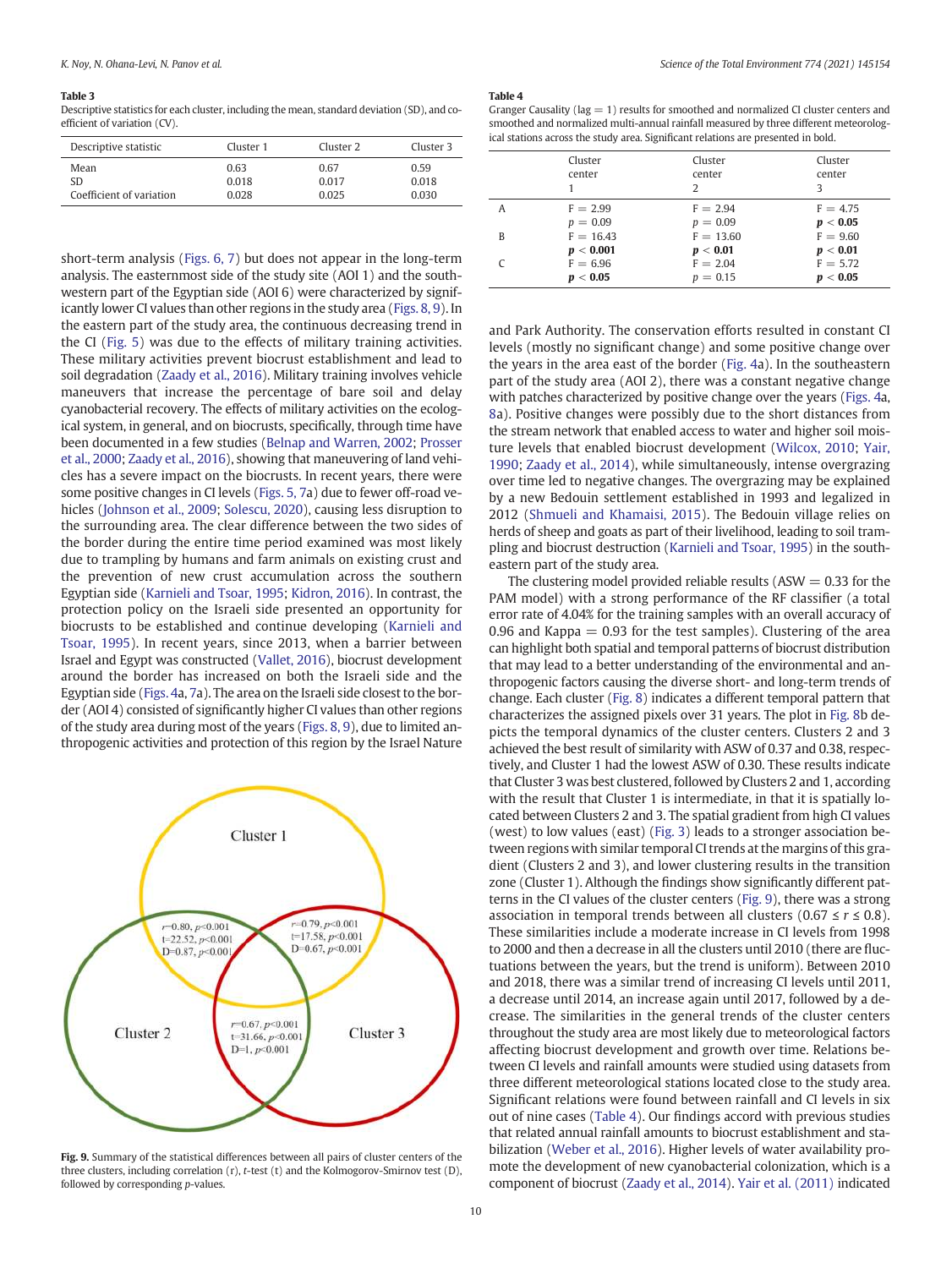<span id="page-10-0"></span>that the average rainfall amount controls the small changes in the biocrusts and the surface properties. While a decrease in precipitation can negatively affect the thin layer of biocrust and cause degradation, an increase in water availability can increase the water concentration in the topsoil and maintain water in the deep soil, thus promoting biocrust development. [Yair et al. \(2011\)](#page-12-0) and [Zaady et al. \(2014\)](#page-12-0) presented a relationship between the bio-physiological characterization of the biocrust properties and climate change scenarios that may affect the aridity levels of the area along multiple gradients (such as the rainfall gradient, sedimentological gradient, biological gradient, etc.). These studies are in line with our findings, in which significant relations between rainfall and the CI levels appeared across most of the study area. However, it should again be noted that the meteorological stations were not located within the study area. Meteorological stations in arid regions are usually sparsely distributed, often making meteorological data in arid lands unavailable, with a low spatial representation that is often incomplete ([Ahmed et al., 2019](#page-11-0); [Karnieli et al., 2014](#page-11-0)). The temporal analysis in the same study area in previous studies was limited to up to four consecutive years (1994–1998) and involved ground and NOAA-AVHRR-derived vegetation indices and land surface temperature ([Dall'Olmo and Karnieli, 2002](#page-11-0); [Karnieli et al., 2002\)](#page-11-0). In the current project, however, the time period investigated is long and includes 31 years (1987–2018).

The persistence of the biocrusts in the sandfield across the Israel-Egypt border has drawn the attention of many scientists since the mid-1970s (e.g., [Otterman, 1974\)](#page-11-0). To the best of our knowledge, all studies, until the current, were restricted to several kilometers, mostly on the eastern side of the border (e.g., [Karnieli and Tsoar, 1995](#page-11-0); [Qin](#page-12-0) [et al., 2001;](#page-12-0) [Tsoar and Karnieli, 1996\)](#page-12-0). The CI has been widely researched, both globally and across the Israel-Egypt border, with a strong focus on the spatial variability of biocrusts. [Hill et al. \(2008\)](#page-11-0) stated that a high degree of spatial variability in the current study site exists, based on biocrust monitoring using remotely sensed imagery. [Paz-Kagan et al. \(2014\)](#page-12-0) investigated the spatial distribution of the CI through time using remote sensing retrievals in order to detect the spatial patterns of structural temporal changes in desertified shrublands. There has been a strong interest in biocrusts' spatial variability and distribution patterns. This present study relies on these previous findings and extends the knowledge regarding biocrust spatial variability and its association with anthropogenic factors, i.e., military activities, overgrazing, conservation policies, etc.

Land cover and land use changes are caused by various phenomena in space. In arid environments, biotic components are highly sensitive to anthropogenic effects and land use changes ([Ohana-Levi et al., 2019](#page-11-0); [Wilcox et al., 2011\)](#page-12-0). Anthropogenic mechanisms that promote the loss and degradation of the soil surface habitat include military training that involves off-road vehicles and tanks, artillery training, construction of sideroads, camping activities, and other touristic activities [\(Zaady](#page-12-0) [et al., 2016](#page-12-0)). In a study that was conducted in a military base in North Dakota, [Prosser et al. \(2000\)](#page-12-0) found that the effect of tracked vehicles can increase the percentage of bare ground by approximately 17%. [Belnap and Warren \(2002\)](#page-11-0) examined the recovery of cyanobacteria 55 years after they were affected by military training in large areas in the California desert and found that the cyanobacterial component in the biocrust showed a recovery rate of just 46–65% of their biomass in comparison to areas that were not affected by the heavy vehicles. From a meteorological point of view, [Siegal et al. \(2013\)](#page-12-0) assumed that mobile dunes will replace the biocrust if the average rainfall amount on the southern side of the sandfield is around 50–60 mm and human and animal trampling continues.

Temporal analyses in environmental studies that take place in arid environments using remote sensing retrievals can shed light on biological shifts and their causes ([Ohana-Levi et al., 2019\)](#page-11-0). Land use changes in drylands are known to have a strong impact on flora and fauna, and full recovery is nearly impossible ([Sivakumar, 2007](#page-12-0)). It is widely established that some drylands worldwide are undergoing land degradation and desertification due to climate change and anthropogenic impacts ([Sivakumar, 2007;](#page-12-0) [Solangi et al., 2019](#page-12-0)). These causes of change may include overgrazing ([Hein, 2006](#page-11-0); [Hoffmann et al., 2008;](#page-11-0) [Kidron, 2016\)](#page-11-0), nutrient mining ([Henao and Baanante, 2006;](#page-11-0) [Lal, 2009;](#page-11-0) [Stones and](#page-12-0) [Treed, 2006](#page-12-0)), soil erosion ([Hill et al., 1995;](#page-11-0) [Ravi et al., 2010](#page-12-0); [Yang](#page-12-0) [et al., 2003](#page-12-0)), urbanization ([Kosmas et al., 2013](#page-11-0); [Weng and Lu, 2008\)](#page-12-0), and strong meteorological fluctuations ([Puigdefábregas, 2005;](#page-12-0) [Ravi](#page-12-0) [et al., 2010\)](#page-12-0). Drylands have proven to be sensitive to anthropogenic and climatic changes that may introduce ecological imbalances and cause disturbance to the ecosystem [\(Chapin et al., 2009;](#page-11-0) [Ravi et al.,](#page-12-0) [2010;](#page-12-0) [Smith et al., 2019](#page-12-0)). Commonly, these natural disruptions are irreversible [\(Chapin et al., 2009\)](#page-11-0).

# 5. Conclusion

The goal of this study was to develop a unique framework for analyzing the spatiotemporal dynamics of biocrusts, based on 31 years of satellite imagery. The findings suggest that biocrust dynamics may be altered locally due to anthropogenic factors and regionally due to climatic attributes. The information extracted using complex modeling applied to remote sensing data may lead to a better understanding of the factors that caused these changes during specific periods. A comprehensive overview of biocrusts' spatiotemporal patterns was achieved using an integrative approach that included multiple analyses. In the current study, the modeling frameworks used for meeting the research objectives included analyzing both the long-term and short-term trends of CI dynamics. Additionally, a clustering analysis was performed to define similarities in temporal patterns at a regional scale, and a relationship was found between these patterns and temporal precipitation variations across the study area. The spatial and temporal changes may have been caused by environmental factors, such as precipitation levels or anthropogenic factors, such as overgrazing, military training activities, and conservation practices. The latter were found to induce biocrust rehabilitation. In this current study, we presented a framework to analyze long- and short-term temporal processes and their spatial distribution, as well as an analysis of temporal similarities across space. Combining statistical and machine learning methods for analyzing trends and shifts of long- and short-term series, as well as relating temporal patterns in space, may highlight both specific and general trends. The framework that was proposed in this study may be applied in different studies in the future, using different kinds of indices of spatiotemporal remote sensing retrievals.

# CRediT authorship contribution statement

Klil Noy: Writing – original draft, Conceptualization, Methodology, Visualization, Software, Investigation. Noa Ohana-Levi: Conceptualization, Methodology, Visualization, Writing – review & editing, Software. Natalya Panov: Software, Data curation. Micha Silver: Software, Methodology, Writing - review & editing. Arnon Karnieli: Conceptualization, Writing – review & editing, Supervision.

#### Declaration of competing interest

The authors declare that they have no known competing financial interests or personal relationships that could have appeared to influence the work reported in this paper.

#### Acknowledgments

This project has received funding from the European Union's Horizon 2020 research and innovation program "European Long-Term Ecosystem, Critical Zone and Socio-Ecological systems Research Infrastructure PLUS" (eLTER PLUS) under grant agreement no. 871128. The authors wish to thank Mr. Amiram Cohen and Ms. Shir Triki from the Israel Nature and Parks Authority (NPA) for their valuable insights,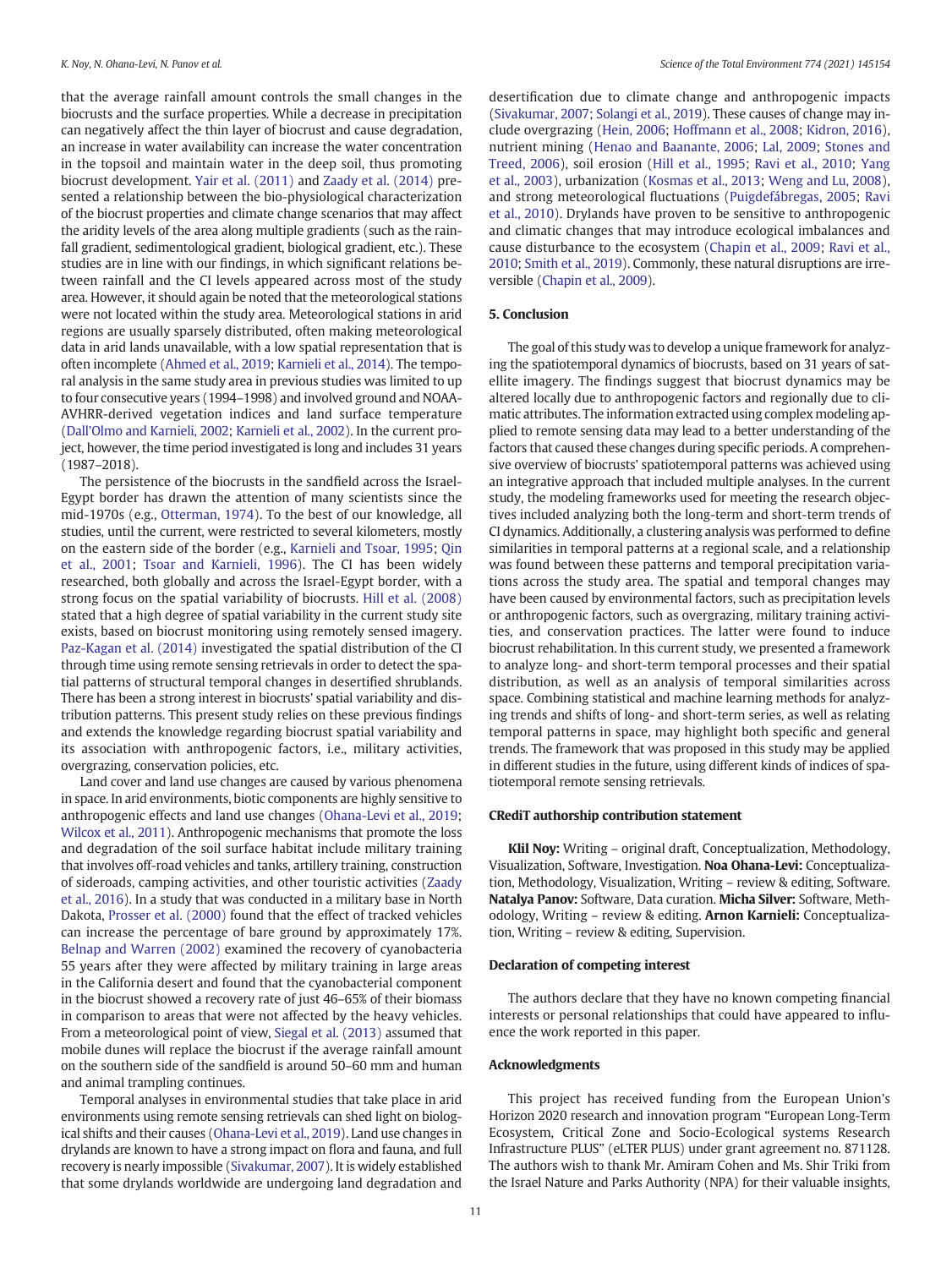<span id="page-11-0"></span>collaboration, and information sharing. The authors would also like to thank Dr. Yael Friedman-Levi for her infographical insights and suggestions. The authors greatly appreciate the support and assistance provided by Dr. Timea Ignat.

#### References

- Aghabozorgi, S., Seyed Shirkhorshidi, A., Ying Wah, T., 2015. Time-series clustering a decade review. Inf. Syst. [https://doi.org/10.1016/j.is.2015.04.007.](https://doi.org/10.1016/j.is.2015.04.007)
- Ahmed, K., Shahid, S., Wang, X., Nawaz, N., Najeebullah, K., 2019. Evaluation of gridded precipitation datasets over arid regions of Pakistan. Water (Switzerland) 11 (2). [https://doi.org/10.3390/w11020210.](https://doi.org/10.3390/w11020210)
- Bayarjargal, Y., Karnieli, A., Bayasgalan, M., Khudulmur, S., Gandush, C., Tucker, C.J., 2006. A comparative study of NOAA-AVHRR derived drought indices using change vector analysis. Remote Sens. Environ. 105, 9–22. [https://doi.org/10.1016/j.rse.2006.06.003.](https://doi.org/10.1016/j.rse.2006.06.003)
- Belnap, J., Warren, S.D., 2002. Patton's tracks in the Mojave Desert, USA: an ecological legacy. Arid Land Res. Manag. 16 (3), 245–258. [https://doi.org/10.1080/](https://doi.org/10.1080/153249802760284793) [153249802760284793](https://doi.org/10.1080/153249802760284793).
- Berndt, D., Clifford, J., 1994. Using dynamic time warping to find patterns in time series. Workshop on Knowledge Discovery in Databases 398, 359–370. [http://www.aaai.](http://www.aaai.org/Papers/Workshops/1994/WS-94-03/WS94-03-031.pdf) [org/Papers/Workshops/1994/WS-94-03/WS94-03-031.pdf](http://www.aaai.org/Papers/Workshops/1994/WS-94-03/WS94-03-031.pdf).
- Bograd, S.J., Mendelssohn, R., Schwing, F.B., Miller, A.J., 2005. Spatial heterogeneity of sea surface temperature trends in the Gulf of Alaska. Atmosphere - Ocean 43 (3), 241–247. [https://doi.org/10.3137/ao.430304.](https://doi.org/10.3137/ao.430304)
- Breiman, L., 2001. Random forests. Mach. Learn. 45 (1), 3–35. [https://doi.org/10.1201/](https://doi.org/10.1201/9780367816377-11) [9780367816377-11.](https://doi.org/10.1201/9780367816377-11)
- Bruzzone, L., Prieto, D.F., 2000. Automatic analysis of the difference image for unsupervised change detection. IEEE Trans. Geosci. Remote Sens. 38 (3), 1171–1182. <https://doi.org/10.1049/cp:20060496>.
- Bruzzone, L., Serpico, S.B., 1997. An iterative technique for the detection of land-cover transitions in multitemporal remote-sensing images. IEEE Trans. Geosci. Remote Sens. 35 (4), 858–867. <https://doi.org/10.1109/36.602528>.
- Burrell, A.L., Evans, J.P., Liu, Y., 2017. Detecting dryland degradation using Time Series Segmentation and Residual Trend analysis (TSS-RESTREND). Remote Sens. Environ. 197, 43–57. [https://doi.org/10.1016/j.rse.2017.05.018.](https://doi.org/10.1016/j.rse.2017.05.018)
- Chamizo, S., Stevens, A., Cantón, Y., Miralles, I., Domingo, F., Van Wesemael, B., 2012. Discriminating soil crust type, development stage and degree of disturbance in semiarid environments from their spectral characteristics. Eur. J. Soil Sci. 63 (1), 42–53. [https://](https://doi.org/10.1111/j.1365-2389.2011.01406.x) [doi.org/10.1111/j.1365-2389.2011.01406.x.](https://doi.org/10.1111/j.1365-2389.2011.01406.x)
- Chapin, F.S., Kofinas, G.P., Folke, C., 2009. [Principles of Ecosystem Stewardship: Resilience-](http://refhub.elsevier.com/S0048-9697(21)00220-5/rf0055)[Based Natural Resource Management in a Changing World \(Springer Science & Busi](http://refhub.elsevier.com/S0048-9697(21)00220-5/rf0055)[ness Media\).](http://refhub.elsevier.com/S0048-9697(21)00220-5/rf0055)
- Chen, J., Ming, Y.Z., Wang, L., Shimazaki, H., Tamura, M., 2005. A new index for mapping lichen-dominated biological soil crusts in desert areas. Remote Sens. Environ. 96 (2), 165–175. <https://doi.org/10.1016/j.rse.2005.02.011>.
- Chen, X., Wang, T., Liu, S., Peng, F., Tsunekawa, A., Kang, W., Guo, Z., & Feng, K. (2019). A new application of random forest algorithm to estimate coverage of moss-dominated biological. Remote Sens., 11(1286), 18.
- Chen, X., Wang, T., Liu, S., Peng, F., Kang, W., Guo, Z., Feng, K., Liu, J., Tsunekawa, A., 2020. Spectral response assessment of moss-dominated biological soil crust coverage under dry and wet conditions. Remote Sens. 12 (7). <https://doi.org/10.3390/rs12071158>.
- Dall'Olmo, G., Karnieli, A., 2002. Monitoring phenological cycles of desert ecosystems using NDVI and LST data derived from NOAA-AVHRR imagery. Int. J. Remote Sens. 23 (19), 4055–4071. [https://doi.org/10.1080/01431160110115988.](https://doi.org/10.1080/01431160110115988)
- Desgraupes, B., 2018. clusterCrit: clustering indices (R package version 1.2.8). [https://](https://cran.r-project.org/package=clusterCrit) [cran.r-project.org/package=clusterCrit.](https://cran.r-project.org/package=clusterCrit)
- Diks, C., Panchenko, V., 2006. A new statistic and practical guidelines for nonparametric Granger causality testing. J. Econ. Dyn. Control. 30 (9–10), 1647–1669. [https://doi.](https://doi.org/10.1016/j.jedc.2005.08.008) [org/10.1016/j.jedc.2005.08.008](https://doi.org/10.1016/j.jedc.2005.08.008).
- Dunnington, D., 2020. ggspatial: spatial data framework for ggplot2 (R package version 1.1.3). <https://cran.r-project.org/package=ggspatial>.
- Dutrieux, L.P., Verbesselt, J., Kooistra, L., Herold, M., 2015. Monitoring forest cover loss using multiple data streams, a case study of a tropical dry forest in Bolivia. ISPRS Photogramm. Remote Sens. 107, 112-125. [https://doi.org/10.1016/j.](https://doi.org/10.1016/j.isprsjprs.2015.03.015) [isprsjprs.2015.03.015](https://doi.org/10.1016/j.isprsjprs.2015.03.015).
- Eldridge, D.J., Leys, J.F., 2003. Exploring some relationships between biological soil crusts, soil aggregation and wind erosion. J. Arid Environ. 53 (4), 457–466. [https://doi.org/](https://doi.org/10.1006/jare.2002.1068) [10.1006/jare.2002.1068.](https://doi.org/10.1006/jare.2002.1068)
- Evans, J., Geerken, R., 2004. Discrimination between climate and human-induced dryland degradation. J. Arid Environ. 57 (4), 535–554. [https://doi.org/10.1016/S0140-1963](https://doi.org/10.1016/S0140-1963(03)00121-6) [\(03\)00121-6](https://doi.org/10.1016/S0140-1963(03)00121-6)
- Fang, S., Yu, W., Qi, Y., 2015. Spectra and vegetation index variations in moss soil crust in different seasons, and in wet and dry conditions. Int. J. Appl. Earth Obs. Geoinf. 38, 261–266. [https://doi.org/10.1016/j.jag.2015.01.018.](https://doi.org/10.1016/j.jag.2015.01.018)
- Granger, C.J.W., 1969. [Investigating causal relations by econometric models and cross](http://refhub.elsevier.com/S0048-9697(21)00220-5/rf0110)[spectral methods. Econometrica 37 \(3\), 424](http://refhub.elsevier.com/S0048-9697(21)00220-5/rf0110)–438.
- Hamed, K.H., Ramachandra Rao, A., 1998. A modified Mann-Kendall trend test for autocorrelated data. J. Hydrol. 204 (1–4), 182–196. [https://doi.org/10.1016/S0022-](https://doi.org/10.1016/S0022-1694(97)00125-X) [1694\(97\)00125-X](https://doi.org/10.1016/S0022-1694(97)00125-X).
- Hein, L., 2006. The impacts of grazing and rainfall variability on the dynamics of a Sahelian rangeland. J. Arid Environ. 64 (3), 488–504. [https://doi.org/10.1016/j.](https://doi.org/10.1016/j.jaridenv.2005.06.014) [jaridenv.2005.06.014](https://doi.org/10.1016/j.jaridenv.2005.06.014).
- Henao, J., Baanante, C., 2006. [Agricultural Production and Soil Nutrient Mining in Africa:](http://refhub.elsevier.com/S0048-9697(21)00220-5/rf0125) [Implications for Resource Conservation and Policy Development. IFDC Tech. Bull,](http://refhub.elsevier.com/S0048-9697(21)00220-5/rf0125) [March](http://refhub.elsevier.com/S0048-9697(21)00220-5/rf0125).
- Higginbottom, T.P., Symeonakis, E., 2014. Assessing land degradation and desertification using vegetation index data: current frameworks and future directions. Remote Sens. 6 (10), 9552–9575. [https://doi.org/10.3390/rs6109552.](https://doi.org/10.3390/rs6109552)
- Hijmans, R. J. (2020). raster: geographic data analysis and modeling (R package version 3.0-12). <https://cran.r-project.org/package=raster>.
- Hill, J., Magier, J., Mehl, W., 1995. [Land degradation, soil erosion and deserti](http://refhub.elsevier.com/S0048-9697(21)00220-5/rf0135)fication mon[itoring in Mediterranean ecosystems. Remote Sens. Reviews 12 \(1](http://refhub.elsevier.com/S0048-9697(21)00220-5/rf0135)–2), 107–130.
- Hill, J., Udelhoven, T., Jarmer, T., Yair, A., 2008. [Land Cover in the Nizzana Sandy Arid Eco](http://refhub.elsevier.com/S0048-9697(21)00220-5/rf0140)[system. Mapping Surface Properties With Multi-Spectral Remote Sensing Data. In](http://refhub.elsevier.com/S0048-9697(21)00220-5/rf0140) [Arid Dune Ecosystems, Springer, Berlin, Heidelberg](http://refhub.elsevier.com/S0048-9697(21)00220-5/rf0140).
- Hoffmann, C., Funk, R., Wieland, R., Li, Y., Sommer, M., 2008. Effects of grazing and topography on dust flux and deposition in the Xilingele grassland, Inner Mongolia. J. Arid Environ. 72 (5), 792–807. <https://doi.org/10.1016/j.jaridenv.2007.09.004>.
- Jat, M.K., Garg, P.K., Khare, D., 2008. Monitoring and modelling of urban sprawl using remote sensing and GIS techniques. Int. J. Appl. Earth Obs. Geoinf. 10 (1), 26–43. [https://doi.org/10.1016/j.jag.2007.04.002.](https://doi.org/10.1016/j.jag.2007.04.002)
- Jing, W., Tian, D., 2018. An improved distributed storage and query for remote sensing data. Procedia Computer Science 129, 238–247. [https://doi.org/10.1016/j.](https://doi.org/10.1016/j.procs.2018.03.071) [procs.2018.03.071](https://doi.org/10.1016/j.procs.2018.03.071).
- Johnson, D.E., Moroney, J.D., Cliff, R., Merkel, M.W., Smallman, L., Spirtas, M., 2009. [Prepar](http://refhub.elsevier.com/S0048-9697(21)00220-5/rf0160)[ing and Training for the Full Spectrum of Military Challenges: Insights From the Expe](http://refhub.elsevier.com/S0048-9697(21)00220-5/rf0160)[riences of China, France, the United Kingdom, India, and Israel. RAND, National](http://refhub.elsevier.com/S0048-9697(21)00220-5/rf0160) [Defense Research Institute](http://refhub.elsevier.com/S0048-9697(21)00220-5/rf0160).
- Karnieli, A., 1997. Development and implementation of spectral crust index over dune sands. Int. J. Remote Sens. 18 (6), 1207–1220. [https://doi.org/10.1080/](https://doi.org/10.1080/014311697218368) [014311697218368](https://doi.org/10.1080/014311697218368).
- Karnieli, A., Sarafis, V., 1996. Refl[ectance spectrometry of cyanobacteria within soil crusts](http://refhub.elsevier.com/S0048-9697(21)00220-5/rf0170) [- a diagnostic tool. Int. J. Remote Sens. 8, 1609](http://refhub.elsevier.com/S0048-9697(21)00220-5/rf0170)–1615.
- Karnieli, A., Tsoar, H., 1995. Spectral reflectance of biogenic crust developed on desert dune sand along the Israel-Egypt border. Int. J. Remote Sens. 16 (2), 369–374. <https://doi.org/10.1080/01431169508954403>.
- Karnieli, A., Shachak, M., Tsoar, H., Zaady, E., Kaufman, Y., Danin, A., Porter, W., 1996. The effect of microphytes on the spectral reflectance of vegetation in semiarid regions. Remote Sens. Environ. 57 (2), 88–96. [https://doi.org/10.1016/0034-4257\(95\)](https://doi.org/10.1016/0034-4257(95)00209-X) [00209-X](https://doi.org/10.1016/0034-4257(95)00209-X).
- Karnieli, A., Gabai, A., Ichoku, C., Zaady, E., Shachak, M., 2002. Temporal dynamics of soil and vegetation spectral responses in a semi-arid environment. Int. J. Remote Sens. 23 (19), 4073–4087. [https://doi.org/10.1080/01431160110116338.](https://doi.org/10.1080/01431160110116338)
- Karnieli, A., Qin, Z., Wu, B., Panov, N., Yan, F., 2014. Spatio-temporal dynamics of land-use and land-cover in the Mu Us Sandy Land, China, using the change vector analysis technique. Remote Sens. 6 (10), 9316–9339. [https://doi.org/10.3390/rs6109316.](https://doi.org/10.3390/rs6109316)
- Kaufman, L., Rousseeuw, P.J., 2009. [Finding groups in data: an introduction to cluster anal](http://refhub.elsevier.com/S0048-9697(21)00220-5/rf0195)[ysis. In John Wiley & Sons 344.](http://refhub.elsevier.com/S0048-9697(21)00220-5/rf0195)
- Kendall, M.G., 1955. [Rank Correlation Methods.](http://refhub.elsevier.com/S0048-9697(21)00220-5/rf0200)
- Kidron, G.J., 2016. Goat trampling affects plant establishment, runoff and sediment yields over crusted dunes. Hydrol. Process. 30 (13), 2237–2246. [https://doi.org/10.1002/](https://doi.org/10.1002/hyp.10794) [hyp.10794.](https://doi.org/10.1002/hyp.10794)
- Kneip, A., Li, X., MacGibbon, K.B., Ramsay, J.O., 2000. Curve registration by local regression. The Canadian Journal of Statistics/La Revue Canadienne de Statistique 28 (1), 19. [https://doi.org/10.2307/3315879.](https://doi.org/10.2307/3315879)
- Kosmas, C., Kairis, O., Karavitis, C., Ritsema, C., Salvati, L., Acikalin, S., Alcalá, M., Alfama, P., Atlhopheng, J., Barrera, J., Belgacem, A., Solé-Benet, A., Brito, J., Chaker, M., Chanda, R., Coelho, C., Darkoh, M., Diamantis, I., Ermolaeva, O., ... Ziogas, A., 2013. Evaluation and Selection of Indicators for Land Degradation and Desertification Monitoring: Methodological Approach. Environmental Management 54 (5), 951–970. [https://doi.org/](https://doi.org/10.1007/s00267-013-0109-6) [10.1007/s00267-013-0109-6](https://doi.org/10.1007/s00267-013-0109-6).
- Lal, R., 2009. Soil degradation as a reason for inadequate human nutrition. Food Secur. 1 (1), 45–57. <https://doi.org/10.1007/s12571-009-0009-z>.
- Leutner, B., Ned, H., Jakob, S.-W., 2019. RStoolbox: tools for remote sensing data analysis (R package version 0.2.6). [https://cran.r-project.org/package=RStoolbox.](https://cran.r-project.org/package=RStoolbox)
- Liaw, A., Wiener, M., 2002. Classification and regression by randomForest (pp. 18–22). R News 2(3). [https://cran.r-project.org/doc/Rnews/.](https://cran.r-project.org/doc/Rnews/)
- Lilliefors, H.W., 1976. On the Kolmogorov-Smirnov test for normality with mean and variance unknown. J. Am. Stat. Assoc. 62, 399–402. <https://doi.org/10.2307/2283970>.
- Maechler, M., Rousseeuw, P., Struyf, A., Huber, M., & Hornik, K. (2019). cluster: cluster analysis basics and extensions (R package version 2.1.0).
- Mann, H.B., 1945. Nonparametric tests against trend author. Econometrica 13 (3), 245–259. <https://doi.org/10.2307/1907187>.
- Müller-Hansen, F., Cardoso, M.F., Dalla-Nora, E.L., Donges, J.F., Heitzig, J., Kurths, J., Thonicke, K., 2017. A matrix clustering method to explore patterns of land-cover transitions in satellite-derived maps of the Brazilian Amazon. Nonlinear Process. Geophys. 24 (1), 113–123. [https://doi.org/10.5194/npg-24-113-2017.](https://doi.org/10.5194/npg-24-113-2017)
- Ohana-Levi, N., Knipper, K.R., Kustas, W.P., Anderson, M.C., Netzer, Y., Gao, F., Alsina, M.M., Sanchez, L., Karnieli, A., 2020. Spatiotemporal dynamics of evapotranspiration in a vineyard based on thermal satellite remote sensing. Remote Sens. 12, 2436. [https://](https://doi.org/10.3390/rs12152436 ) [doi.org/10.3390/rs12152436](https://doi.org/10.3390/rs12152436 ) .
- Ohana-Levi, N., Paz-Kagan, T., Panov, N., Peeters, A., Tsoar, A., Karnieli, A., 2019. Time series analysis of vegetation-cover response to environmental factors and residential development in a dryland region. GIsci. Remote Sens. 56 (3), 362–387. [https://doi.](https://doi.org/10.1080/15481603.2018.1519093) [org/10.1080/15481603.2018.1519093.](https://doi.org/10.1080/15481603.2018.1519093)
- Otterman, J., 1974. [Baring high-albedo soils by overgrazing: a hypothesized deserti](http://refhub.elsevier.com/S0048-9697(21)00220-5/rf0260)fica[tion mechanism. Science 186 \(4163\), 531](http://refhub.elsevier.com/S0048-9697(21)00220-5/rf0260)–533.